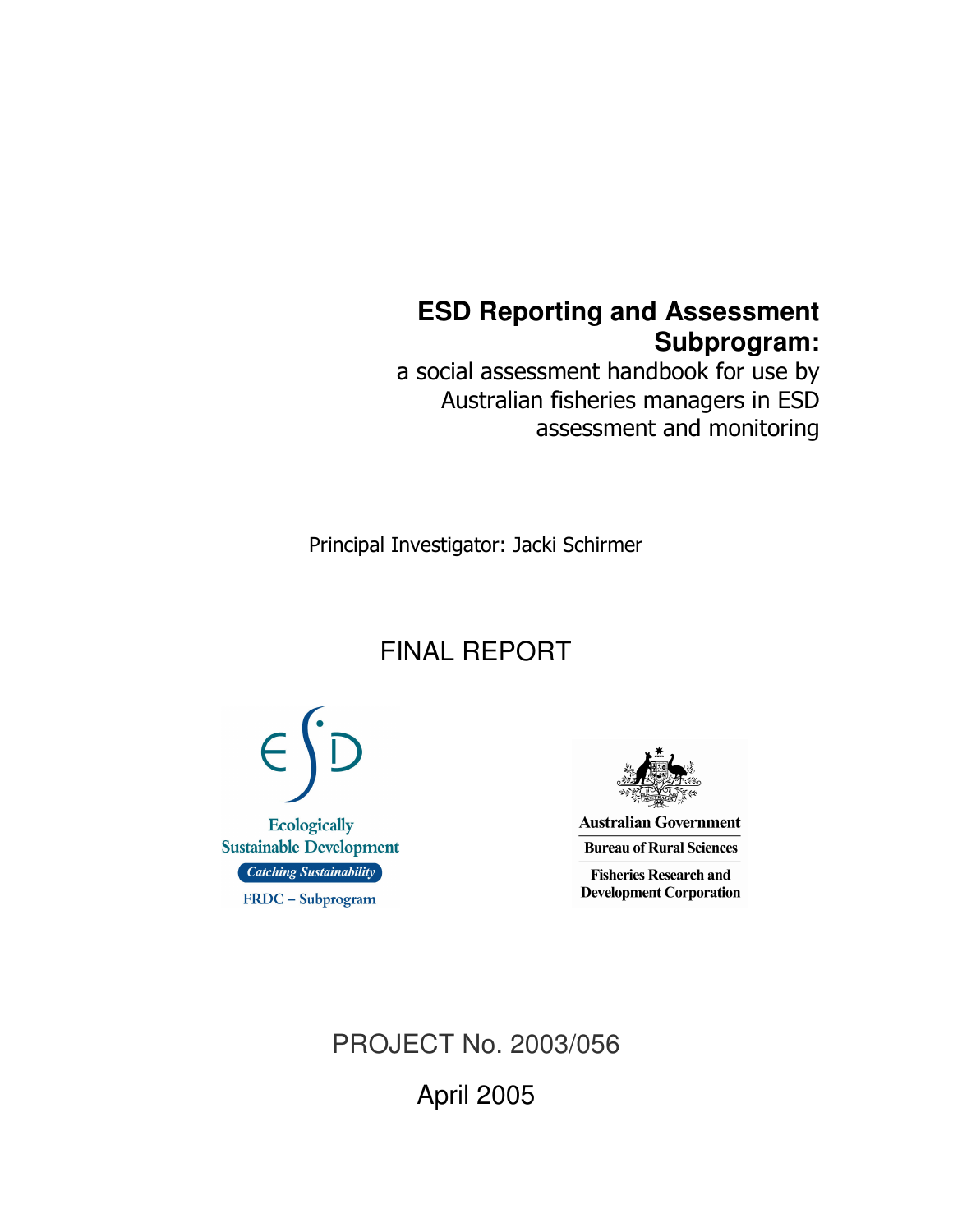© Fisheries Research and Development Corporation and Commonwealth of Australia 2005

ISBN 0 642 47 594 6

This work is copyright. Apart from any use as permitted under the Copyright Act 1968 (Cth), no part may be reproduced by any process without the specific written permission of the copyright owners. Neither may information be stored electronically in any form whatsoever without such permission.



**Australian Government Bureau of Rural Sciences** 

**Fisheries Research and Development Corporation** 

The Commonwealth of Australia acting through the Bureau of Rural Sciences has exercised due care and skill in the preparation and compilation of the information and data set out in this publication. Notwithstanding, the Bureau of Rural Sciences, its employees and advisers disclaim all liability, including liability for negligence, for any loss, damage, injury, expense or cost incurred by any person as a result of accessing, using or relying upon any of the information or data set out in this publication to the maximum extent permitted by law.

Postal address: Bureau of Rural Sciences GPO Box 858 Canberra, ACT 2601

Copies available from: BRS Publication Sales GPO Box 858 Canberra ACT 2601 Ph: 1800 020 157 Fax: 02 6272 2330

Email: salesbrs@brs.gov.au

Internet: http://www.affa.gov.au/brs

The Fisheries Research and Development Corporation plans, invests in and manages fisheries research and development throughout Australia. It is a statutory authority within the portfolio of the federal Minister for Agriculture, Fisheries and Forestry, jointly funded by the Australian Government and the fishing industry.

This report forms Publication No. 14 of the FRDC - ESD Reporting and Assessment Subprogram.

This final report and other material related to the ESD Subprogram may be downloaded from the web

site

www.fisheries-esd.com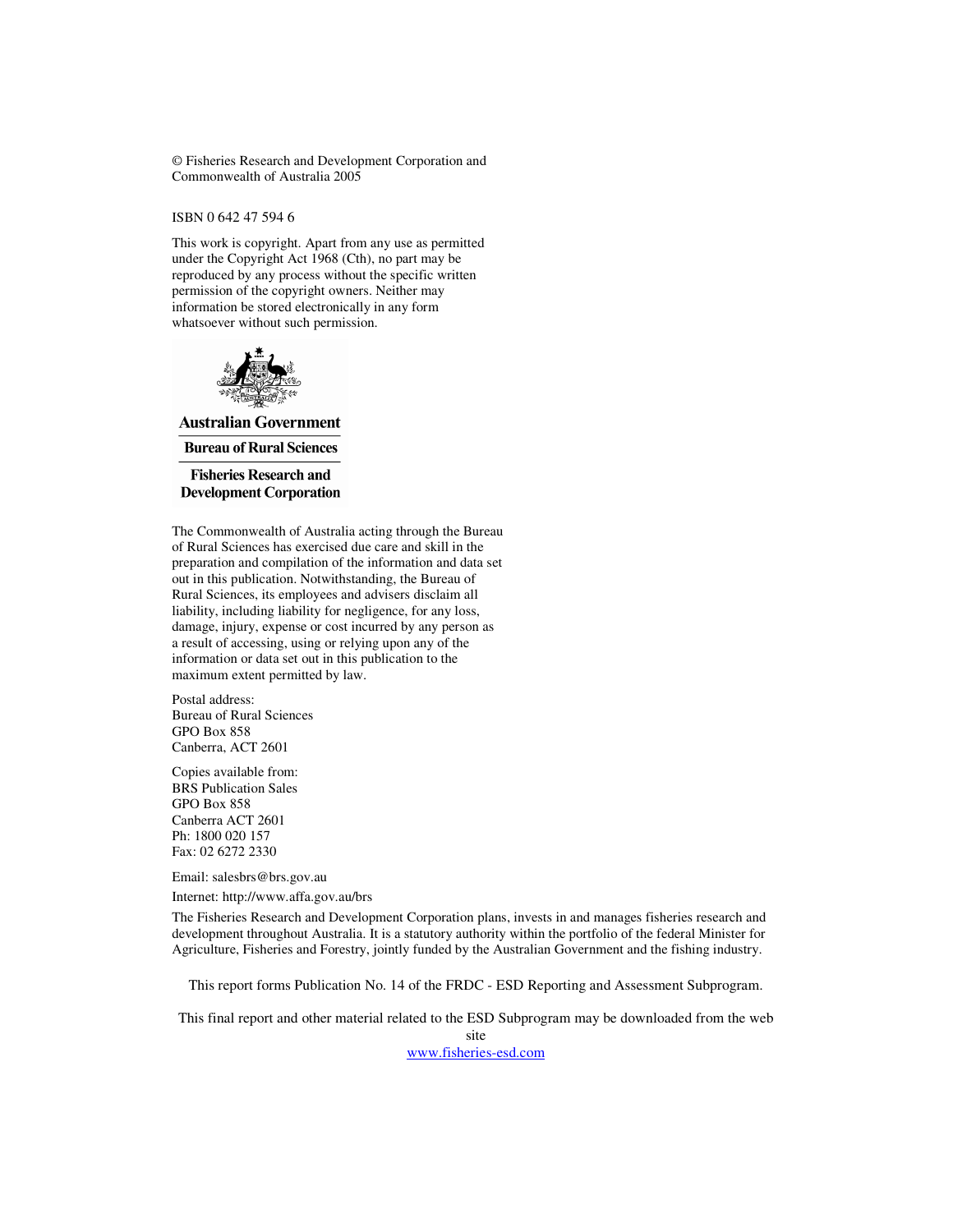# **Table of Contents**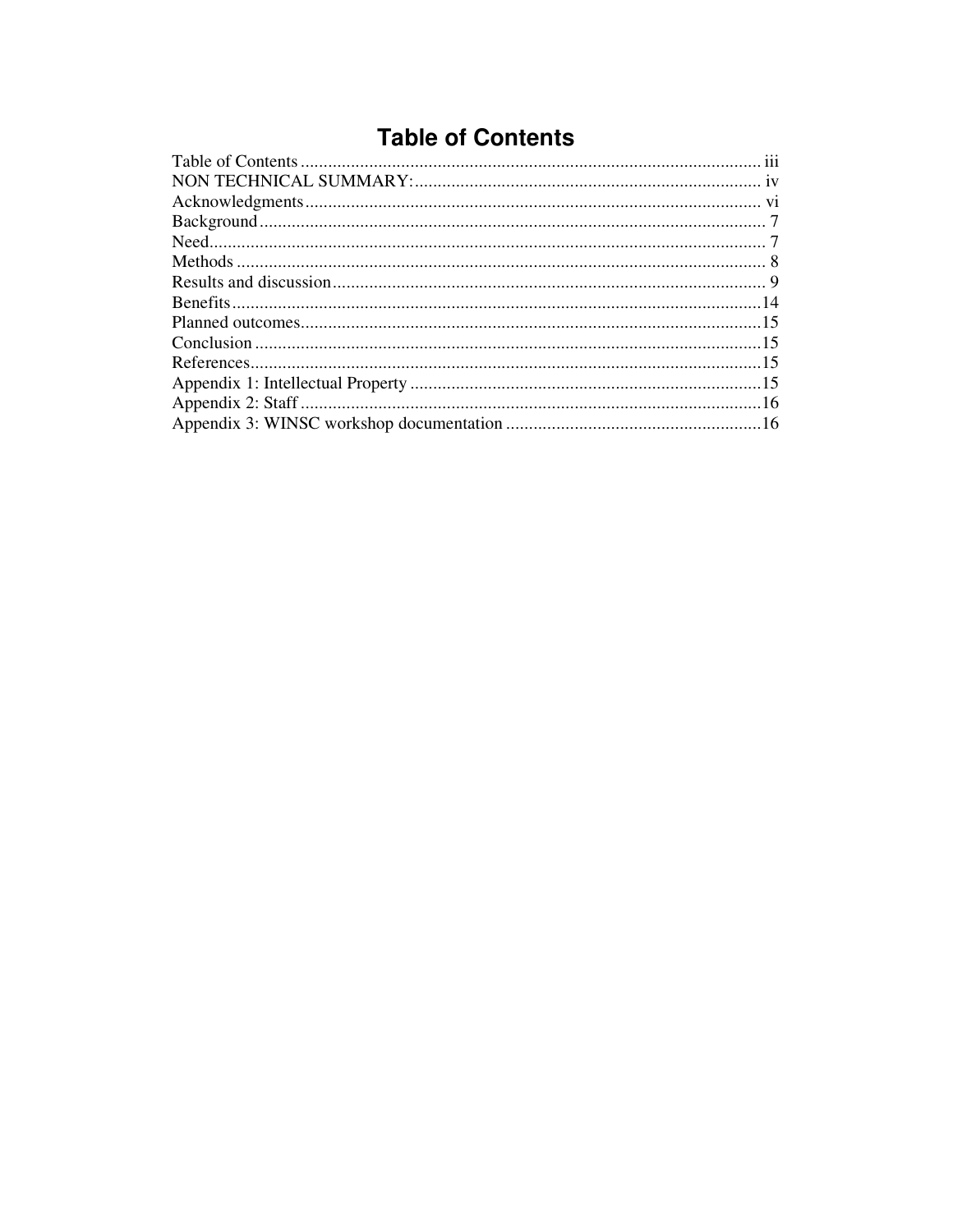### 2003/056 ESD Reporting and Assessment Subprogram: a social assessment handbook for use by Australian fisheries managers in ESD assessment and monitoring

| <b>RESEARCH PROVIDER:</b>                                 | <b>Social Sciences Program, Bureau of Rural</b><br><b>Sciences</b>                                   |
|-----------------------------------------------------------|------------------------------------------------------------------------------------------------------|
| PRINCIPAL INVESTIGATOR: Jacki Schirmer<br><b>ADDRESS:</b> | Social Sciences Program<br><b>Bureau of Rural Sciences</b><br><b>PO Box 858</b><br>Canberra ACT 2601 |

#### **OBJECTIVES:**

1 Provide a user friendly "how to" Handbook for practitioners that will include:

- a. A framework outlining the scope and content of social assessments for fisheries management
- b. Describe the range of methods or approaches that can be employed at different stages of a social assessment
- c. Provide an assessment of the relative strengths and limitations of different methods and approaches
- 2 Undertake case studies to
	- a. Refine and trial the social assessment principles and approaches contained in the Handbook
	- b. Modify the Handbook where necessary for final publication, to ensure ease of use by both fisheries managers and industry

# **NON TECHNICAL SUMMARY:**

#### *Background*

In recent years, understanding the social side of fisheries and fishing industries has become increasingly important, particularly as part of processes reporting on ecologically sustainable development. This project was developed to provide a more structured approach to the way social assessments are planned and undertaken.

#### *Need*

Social assessment is an area of fisheries management that has received little attention. Assessing social impacts can inform the choice between management options that have similar resource and economic outcomes, but which may have significantly different social impacts, and can assist development of appropriate policies to ease transitions associated with changes implemented in the industry. A guide to undertaking social assessment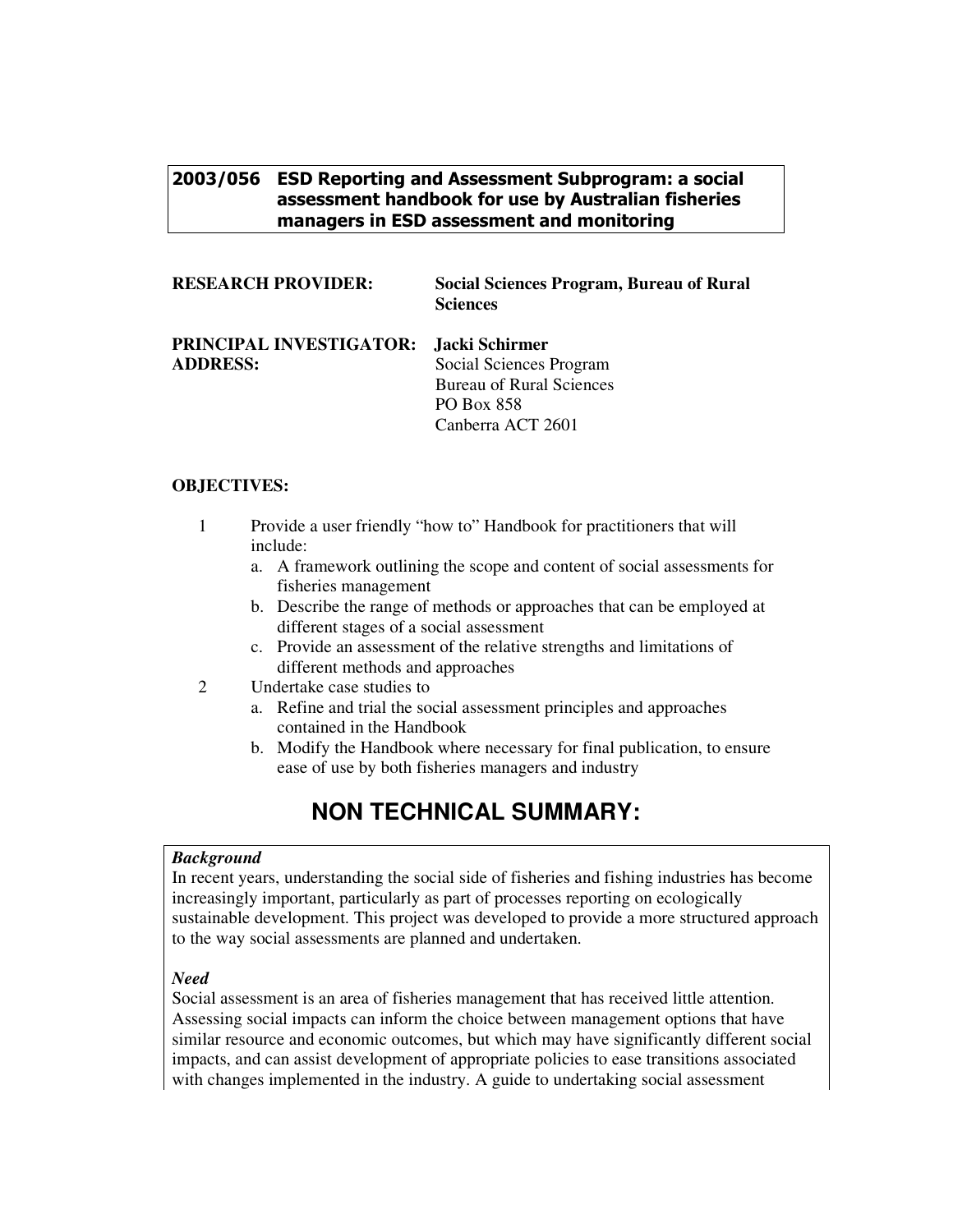tailored to the needs of the fishing sector was needed to assist fisheries managers and industry in better understanding social aspects of the fishing sector.

#### *Methods*

The project involved development of draft recommended methods for social assessment in the Australian fishing sector, via a review of relevant literature and a workshop held in September 2003 with the Women's Industry Network – Seafood Community. These draft recommended approaches were then tested via two case studies – one of the South Australian Marine Scalefish Fishery, and another of commercial fishing activities in the East Gippsland region of Victoria. The case studies gathered data using both quantitative surveys, historical documentation, and in the MSF case study, qualitative workshops. The results of the case studies were used to refine recommended methods.

The project involved a high level of consultation with key stakeholder groups throughout, via the WINSC workshop held at the 2003 *Seafood Directions* conference; the ESD Subprogram Working and Reference Groups; and consultation with fisheries managers and industries in the two case study regions.

#### *Key results*

Development of improved methods for undertaking social assessment

A set of recommended approaches for undertaking social assessment were produced and have been published in the *Social Assessment Handbook* (Schirmer and Casey 2005). Key results related to methods included that a combination of quantitative and qualitative data collection methods provides considerably more in-depth results; and that it is essential to tailor any assessment to the specific fishing activities being examined.

#### Improved understanding of factors affecting social well-being

The research undertaken in the project case studies found that the social well-being of those dependent on the fishing sector is affected by a range of factors. The level of satisfaction gained from fishing work impacts significantly on the quality of life of fishers, as does achieving an adequate income. However, achieving a high income is not as important to most fishers as a range of other aspects of their work, including undertaking satisfying tasks and achieving an appropriate balance between work and home life. External pressures such as falling market prices, rising input costs, and changes to fisheries management have a significant impact on the well-being of those involved in fishing. In some cases, the nature of fishing work may prevent fishers from taking part in social networks, and hence may result in lower levels of social support networks available to fishers. A high number of requests to take part in meetings and consultation processes also place strain on fishers. Many fishers are highly dependent on their fishing income, as well as being highly attached to fishing as their chosen career. This high dependence means that it is difficult for any fishing dependent families to adjust to changes made to fishing industries.

#### *Outcomes Achieved*

The primary outcomes of this project were:

- (1) Development of a set of recommended methods and approaches to undertaking social assessment in the Australian fishing sector, via the *Social Assessment Handbook*;
- (2) Improved understanding of factors affecting the social well-being of those dependent on the fishing sector in the South Australian Marine Scalefish Fishery and the East Gippsland region of Victoria; and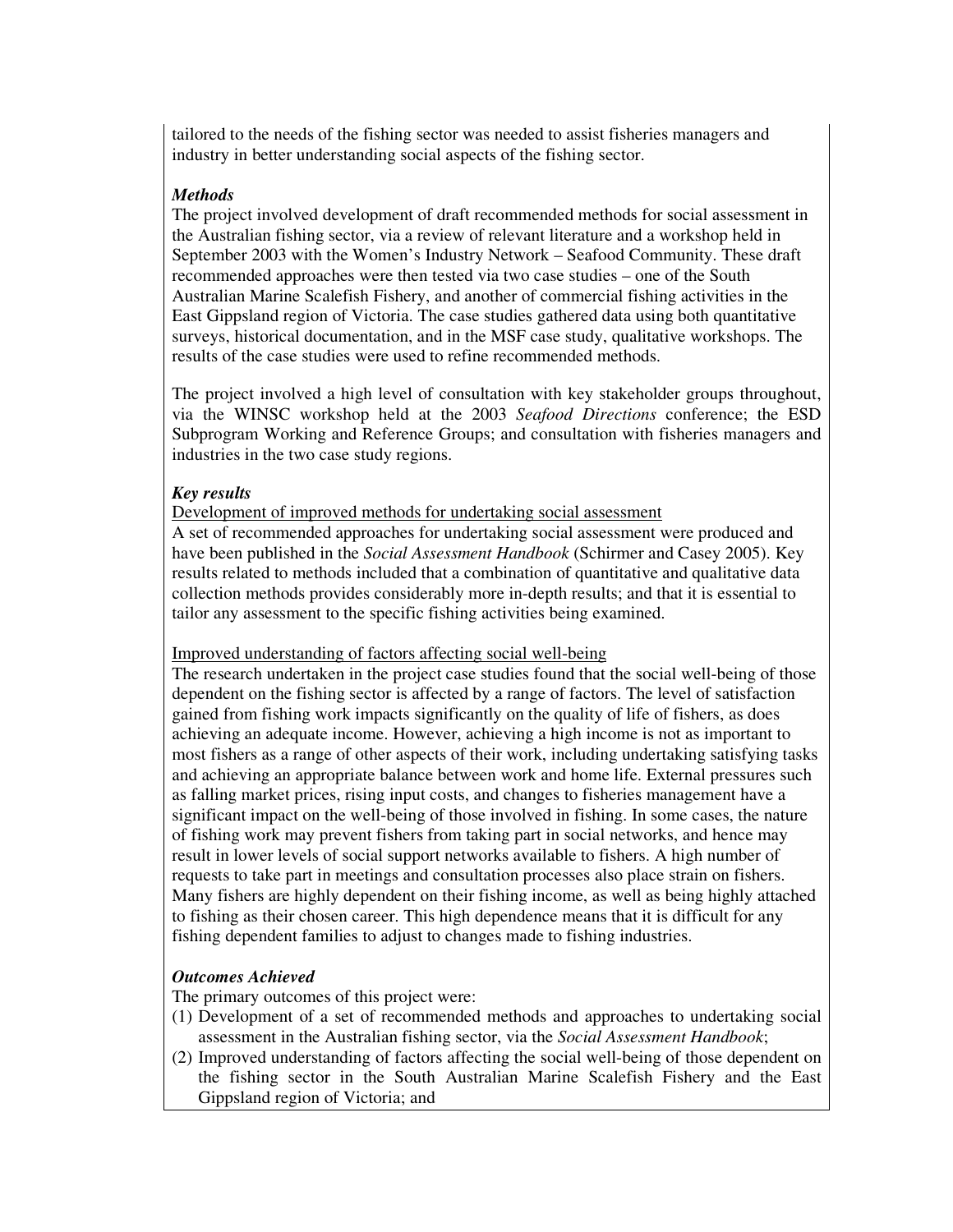(3) Improved understanding of the contributions made by the fishing sector to coastal communities in the two case study regions.

**KEYWORDS: ESD, ecologically sustainable development, social assessment, social impact assessment**

## **Acknowledgments**

The authors would like to thank the members of the Marine Scalefish Fishery and the East Gippsland fishing sector – including licence holders, family members, crew members and cooperative employees – who contributed their time to completing surveys and attending workshops. In particular, we would like to thank those who encouraged others to return surveys and attend workshops.

We would like to thank those who contributed their time and energy to helping design survey questions, and helping us identify ways of contacting members of the MSF and the East Gippsland fishing sector. In particular, we would like to thank Neil MacDonald, Alan Suter, Peter Clarke, Ian Robinson, Tony Guarnaccia, Jeff North and others who assisted in reviewing initial drafts of the questionnaire, Claire van der Geest from SeaNet and all members of the Marine Scalefish Fishery Management Committee. We would also like to thank Claire for her considerable work in organising and running workshops. We would like to thank the staff at LEFCOL, particularly Merriann, for their ongoing assistance and work distributing the survey; and Alan Taylor of the East Gippsland Abalone Industry Association (EZAIA) and Alex Ziolkowski of the Abalone Fishing Co-operative Limited (AFCL) for their considerable time spent helping comment on and distribute surveys.

We would also like to thank Primary Industry and Resources South Australia (PIRSA) for providing support, assistance and advice for the case study, particularly Noel Taylor-Moore, Will Zacharin, Jon Presser, Vicki Mavrakis, Sean Sloan and Keith Jones.

We gratefully acknowledge the funding provided by the Marine Scalefish Fishery Management Committee which allowed us to conduct workshops across the South Australian coast for the MSF case study. We also gratefully acknowledge the valuable in-kind support of SeaNet in organising these workshops.

This case study forms part of the larger project *Social Assessment Handbook for Australian Fisheries*, which was advised by the Fisheries Research and Development Corporation's ESD Subprogram Working Group and Reference Group. Their input and advice was greatly appreciated throughout the project.

We would like to thank BRS staff members who contributed time and advice to the project, in particular Ian Byron.

Finally, we would like to thank the Fisheries Research and Development Corporation for funding the project, and FRDC staff for their ongoing formal and informal support and advice throughout the life of the project.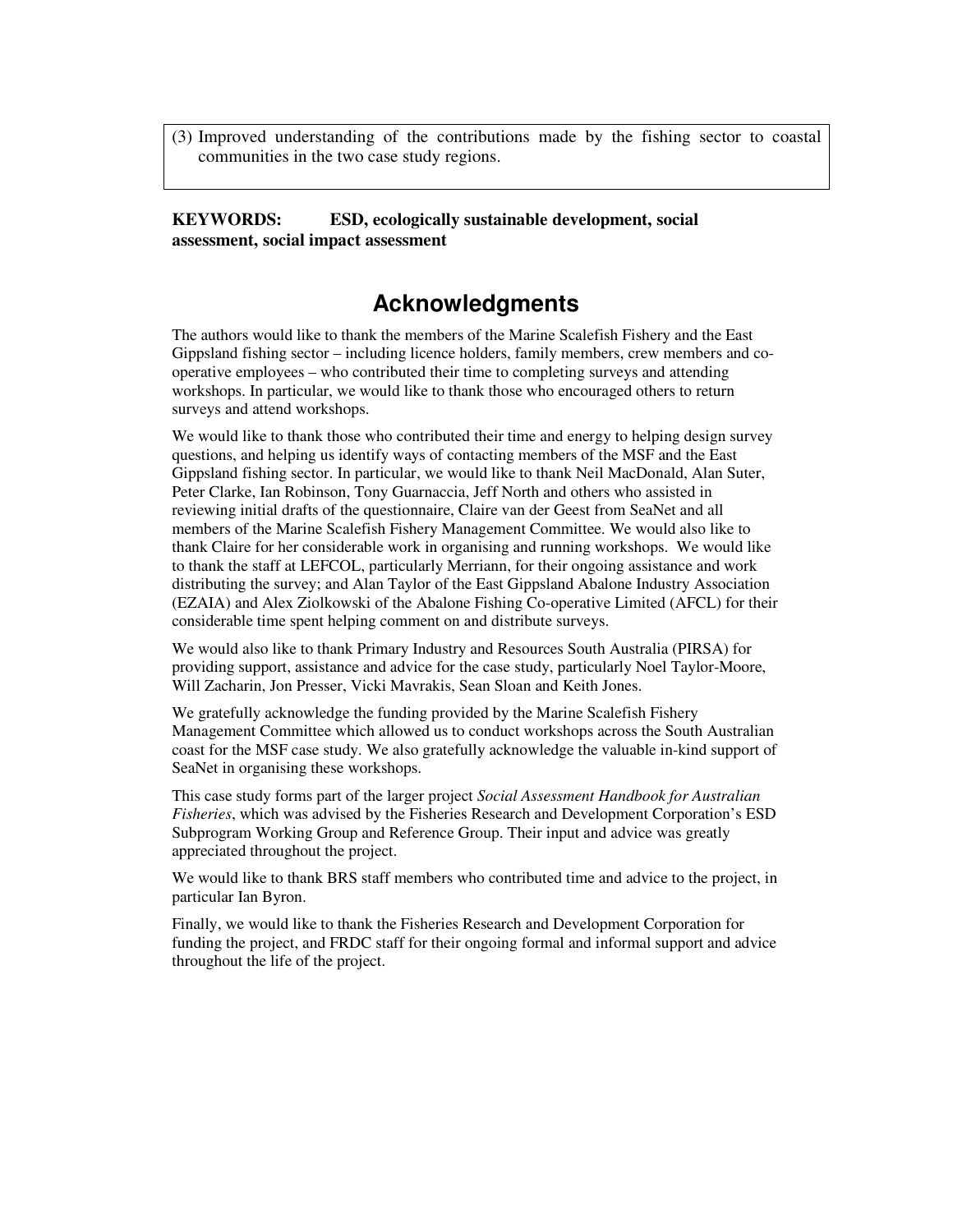# **Background**

In recent years, understanding the social side of fisheries and fishing industries has become increasingly important, particularly as part of processes reporting on ecologically sustainable development. Improved understanding of the communities directly and indirectly dependent on fishing and fishing industries, their quality of life, and the values and attitudes of different groups towards fishing, can help decisionmakers communicate the importance of fishing activities, improve quality of life for fishing communities, and develop responses to particular issues.

This project arose from a workshop held in June 2001 in South Australia which used the Lakes and Coorong fishery as a case study for the SCFA ESD framework. The workshop identified the need for a more structured approach to the way social issues are developed and reported against. A Handbook that fisheries managers could use to either apply the concepts of social assessment (one of the three components of ESD reporting) or assess the activities of consultants contracted to undertake social assessment, was seen as essential to ensuring social assessments are integrated successfully into the ESD process for all fisheries.

### **Need**

Social assessment is an area of fisheries management that has received little attention and was identified as a priority by the Standing Committee on Fisheries and Aquaculture (SCFA)<sup>1</sup>. Assessing social impacts can inform the choice between management options that have similar resource and economic outcomes, but which may have significantly different social impacts. Additionally, understanding the social implications of fisheries management decisions or policy approaches may enable coordinated government approaches that eases transitions associated with any structural adjustment processes in the industry.

There is a need to provide resources to fisheries managers and those in the fishing industry who wish to assess social dimensions of fishing activities. The project produced a Handbook that will enable all Australian fisheries to finalise their SCFA assessment process using an approach to social assessment that is consistent with the issues and values articulated in Section 6 "Impacts of the Fishery on Community Wellbeing" and Section 7 "Impacts of the Fishery on National socio-economic benefits" of the ESD Reporting Framework for Australian Fisheries<sup>2</sup>. The Handbook provides a social assessment framework and guidance on methods/approaches for each stage of a social assessment that assists practitioners to develop skills and confidence to commission, undertake or review assessments. Use of the Handbook will also facilitate increased awareness of potential social impacts, and improve the planning and management of social impacts, amongst fisheries managers. This project

 $1$  The SCFA has subsequently been replaced by the Marine and Coastal Committee of the Natural Resources Management Standing Committee.

<sup>2</sup> *National ESD Reporting Framework for Australian Fisheries: The* 'How To' *Guide for Wild Capture Fisheries;* Fletcher et al. (2002)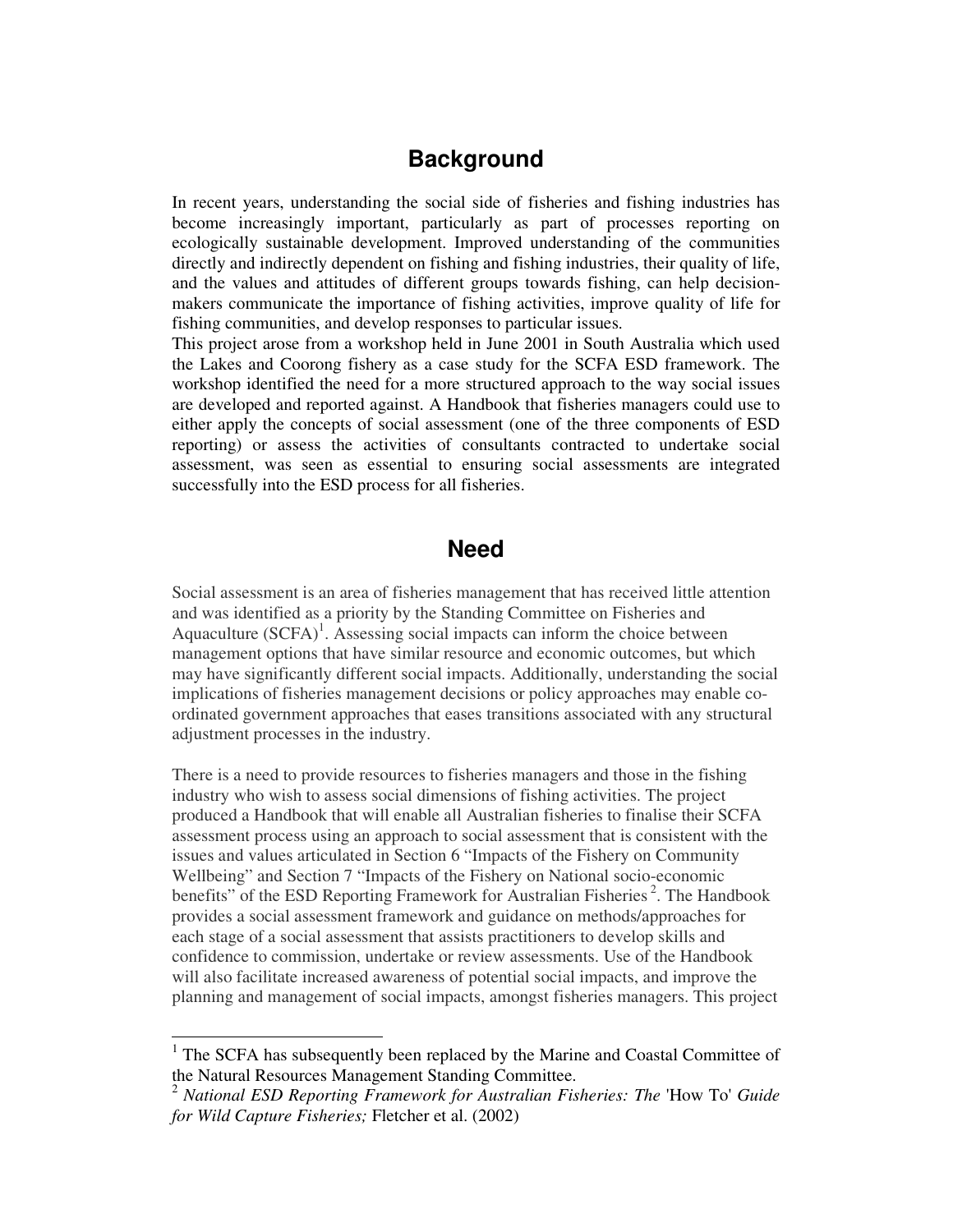included case studies to trial the Handbook and to provide an illustration of the application of social assessment principles and practices.

The Handbook will be useful to both fisheries managers, to facilitate resource use decisions, and to the industry through providing a further basis for discussion and negotiation around resource use and access.

### **Methods**

The ESD Subprogram Working and Reference Group (ESD Subprogram Group) acted as the Steering Committee for the project. The ESD Subprogram Group advised on the project at key stages, particularly selection of case studies and presentation of draft outcomes.

The project methods involved:

- 1) An initial literature review to identify key methods used in:
	- a. Previous social assessments of fisheries and fishing activities in Australia;
	- b. Previous social assessments of fisheries and fishing activities internationally; and
	- c. Social assessment more generally, drawing on key international literature in the field of social assessment and social impact assessment.

The Social Assessment Handbook contains a list of key references on social assessment and social impact assessment literature, and drew on this literature in recommending social assessment approaches.

- 2) Conducting a workshop with the Womens Industry Network Seafood Community at the 2003 *Seafood Directions* conference in Perth. This workshop was attended by both WINSC members and members from the fishing sector and fisheries managers. Workshop attendees were asked to identify the key social goals in relation to their work in fishing, and to identify potential approaches to measuring the extent to which these goals are being achieved. The workshop program and key result of the workshop are attached in Appendices 1 and 2.
- 3) The outcomes of the workshop were used along with the review of previous social assessments in fishing and other sectors to inform development of the draft Handbook. The draft also benefited from other work undertaken by BRS examining socio-economic impacts of proposed marine protected areas. While this work was separate, lessons learned from the assessment of proposed closures were incorporated into the approaches recommended in the draft Handbook. The ESD Subprogram Group agreed to a delay in original project timeframes to allow incorporation of these lessons into the draft Handbook.
- 4) Two case studies were chosen to test the applicability of the methods and approaches recommended in the Handbook. These case studies were selected in consultation with members of the fishing sector and the ESD Subprogram group, which approved the final choice:
	- a. The first case study was a social assessment of the South Australian Marine Scalefish Fishery (MSF). This fishery was chosen because it is a complex, relatively diverse single fishery which operates across a wide geographic region and involves many different operators. The Marine Scalefish Fishery Management Committee (MSFMC) provided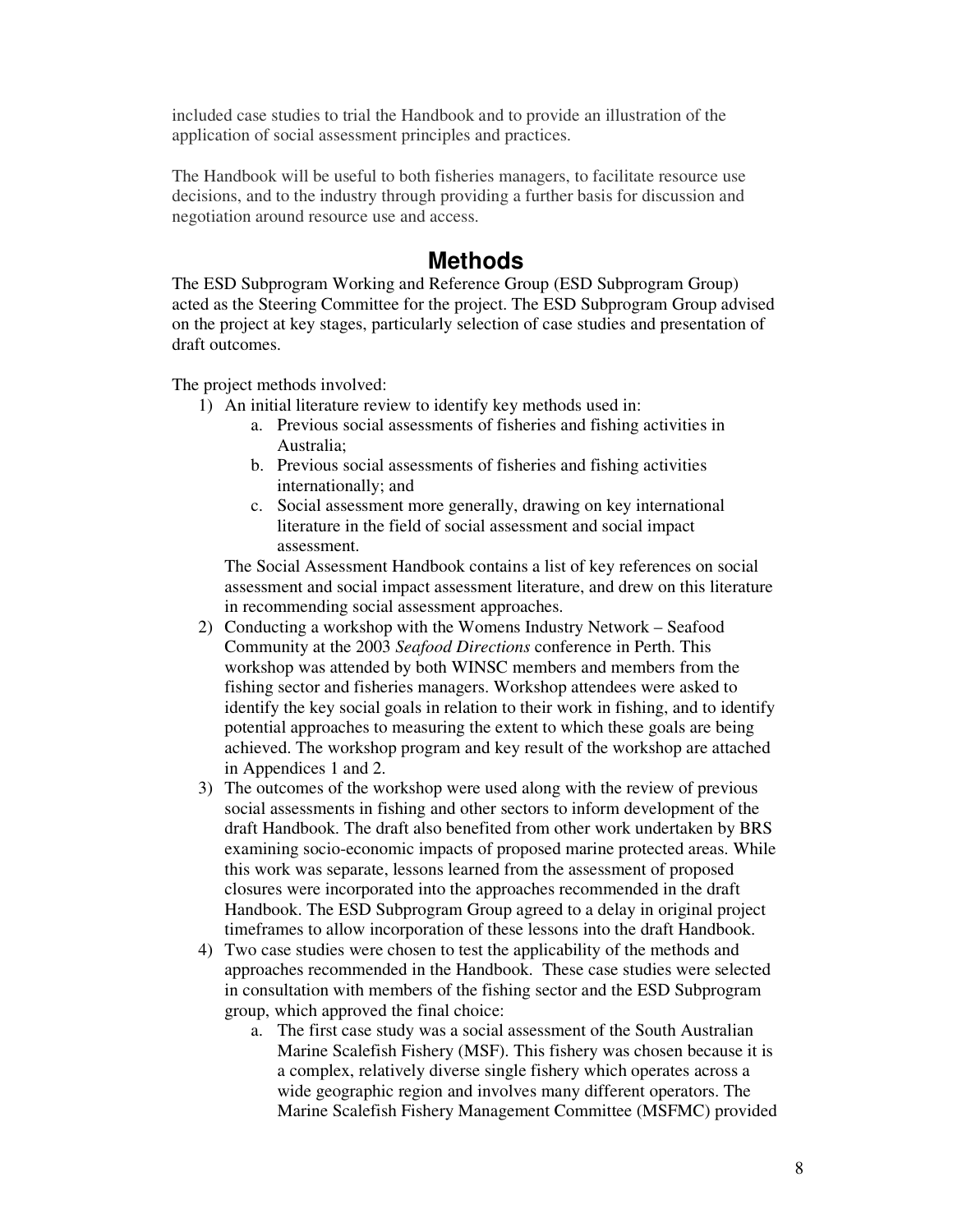additional funding to enable a more in-depth assessment to be undertaken of this complex fishery. This case study used a mail survey to obtain data from licence holders and others involved in the fishery, combined with a series of 12 workshops held along the South Australian coast with MSF fishers;

- b. The second case study examined the commercial fishing sector in East Gippsland, including all commercial fishers landing catch in the region and all those directly employed in the two primary fish co-operatives in the region. Fewer people were surveyed than in the MSF study, but a more diverse range of fishers operating in multiple fisheries as well as co-operative employees were surveyed to provide a more complete picture of the commercial fishing sector in the region. The survey forms were distributed via the fishing co-operatives rather than by mail, to explore whether this was an effective survey distribution method.
- 5) Different surveys were designed for each case study region and distributed via (1) mail in the MSF case study and (2) at fish co-operatives and through member associations in the East Gippsland case study.
- 6) Once early survey results were received, a series of 12 workshops were held across the South Australian coast for the MSF case study, enabling qualitative interpretation of results of the survey. To reduce the overall number of meetings fishers were being asked to participate in ,they were held in conjunction with workshops held by SeaNet,;
- 7) Delays in the return of surveys in East Gippsland led to the time period for survey return being extended substantially.
- 8) Once surveys and workshops were completed and initial data analysis undertaken, the draft Handbook was revised. The revised Handbook was distributed to the ESD Subprogram Group for comment, and revised based on feedback received.
- 9) The Handbook was finalised and printed
- 10) A full analysis of the two case studies was completed with all survey data entered and analysed, and social profiles of key regions in which fishers lived were produced using Australian Bureau of Statistics and other secondary data held by BRS.
- 11) Draft case study reports were produced and reviewed by key stakeholders in each case study region. The reports were then revised to produce final case study reports.

### **Results and discussion**

The key results of the project fell into two categories:

- 1. Improved understanding of factors affecting the social well-being of those working in fishing in two case study regions; and
- 2. Development of improved methods for undertaking social assessment.

The discussion below covers the key aspects of the three reports produced during this project (Schirmer and Casey 2005; Schirmer and Pickworth 2005a,b), as well as discussing in more detail key findings on the resources required to undertake social assessment, including a comparison of the results achieved using different methods in the two case studies for the project.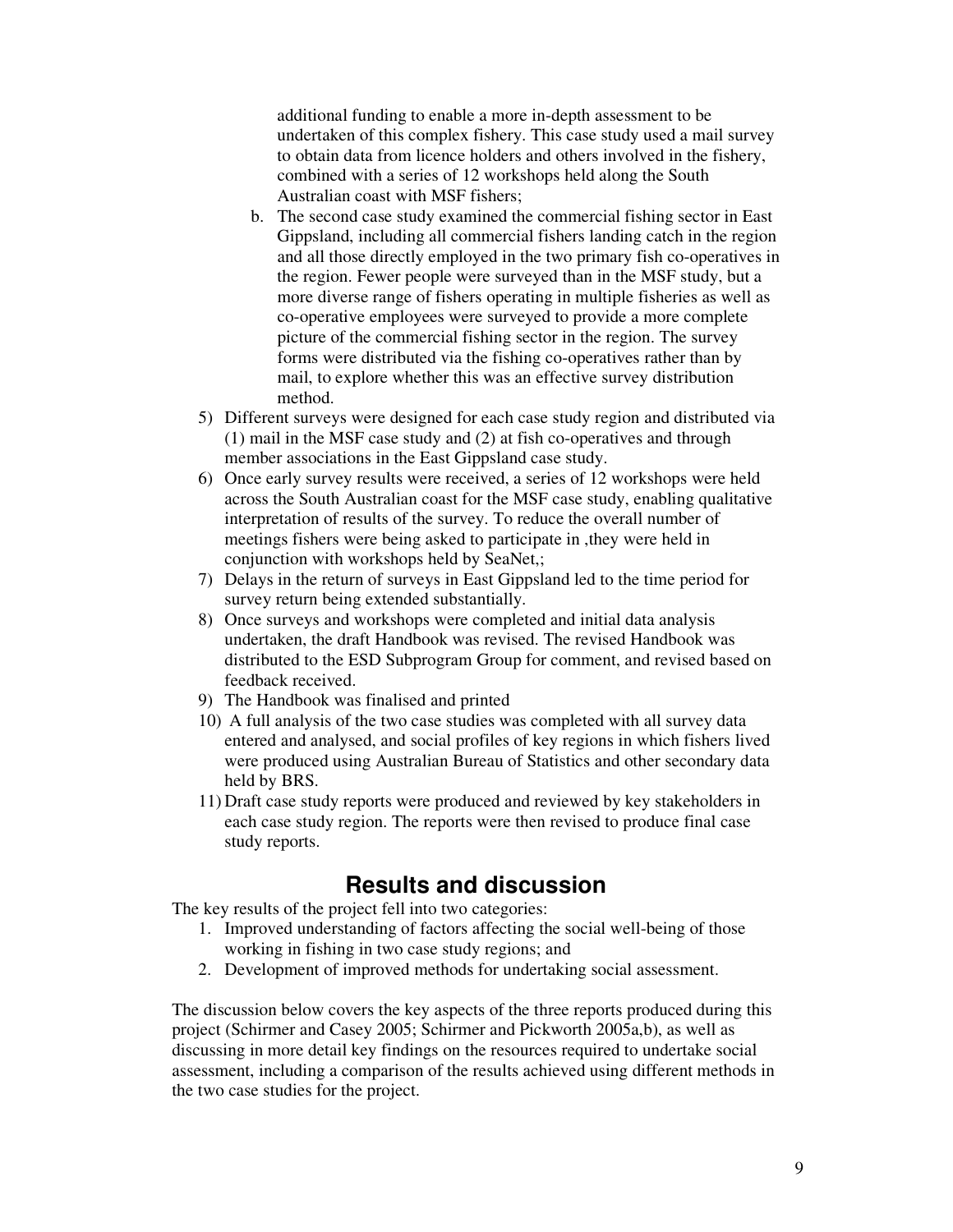#### **Factors affecting social well-being of those working in fishing**

. The key findings of both case studies on factors affecting social well-being were very similar, and are highlighted below:

- The quality of life of those working in fishing is highly linked to the quality of their work life. It is therefore important to ask about both, and to recognise that well-being at work has impacts not just on the fisher, but on their family and friends;
- Achieving a high income, whilst important to most fishers, was less important than many other dimensions of their work life. Primary motivations for fishing were more related to the tasks undertaken and the environment worked in than to the financial returns achieved. Well-being should therefore not be measured based only on the income received from fishing, but on whether other goals related to work satisfaction are being achieved – such as achieving an appropriate balance of work hours and home life, having long-term job security, and operating under a fair and consistent management system;
- Many fishers in both case studies were experiencing reduced well-being as a result of the external pressures affecting their work, and the uncertainty of the future of fishing. These were key factors affecting quality of life;
- The sustainability of fishing depends on transfer of fishing skills to new entrants to fishing. It is important to understand how fishers are learning their skills, to help target extension and training programs. In both case studies there was clearly an ongoing shift from family-based transfer of skills to skills being learned through working in other people's fishing businesses, or through trial and error;
- Many of those who work in fishing businesses do so unpaid and may not formally be recognised as employees. For example, the partner of a fisher may spend up to 20 hours a week undertaking correspondence and managing financial aspects of the fishing business, without being formally documented as a partner in the fishing business. These participants in fishing businesses may be highly impacted by changes to management of fisheries, but these impacts may be hard to document due to the 'invisible' nature of their work in fishing;
- The nature of fishing work often prevents fishers from taking part in many formal and informal social activities. In some cases, this reduces the levels of social support networks available to fishers, particularly if fishing networks are fragmented;
- Fishers in both case studies reported disillusionment with meetings and consultation processes involving discussions of changes to management of fisheries;
- The majority of the fishers surveyed in both case studies were highly dependent on fishing income, with little to no household income sourced from work outside the fishing sector. Many also felt they had little scope for obtaining work outside fishing; and
- Fishers are often highly attached to their local community.

These results highlight the need for ongoing understanding of how changes to fisheries management and markets for seafood products affect the social and economic well-being of those dependent on fishing.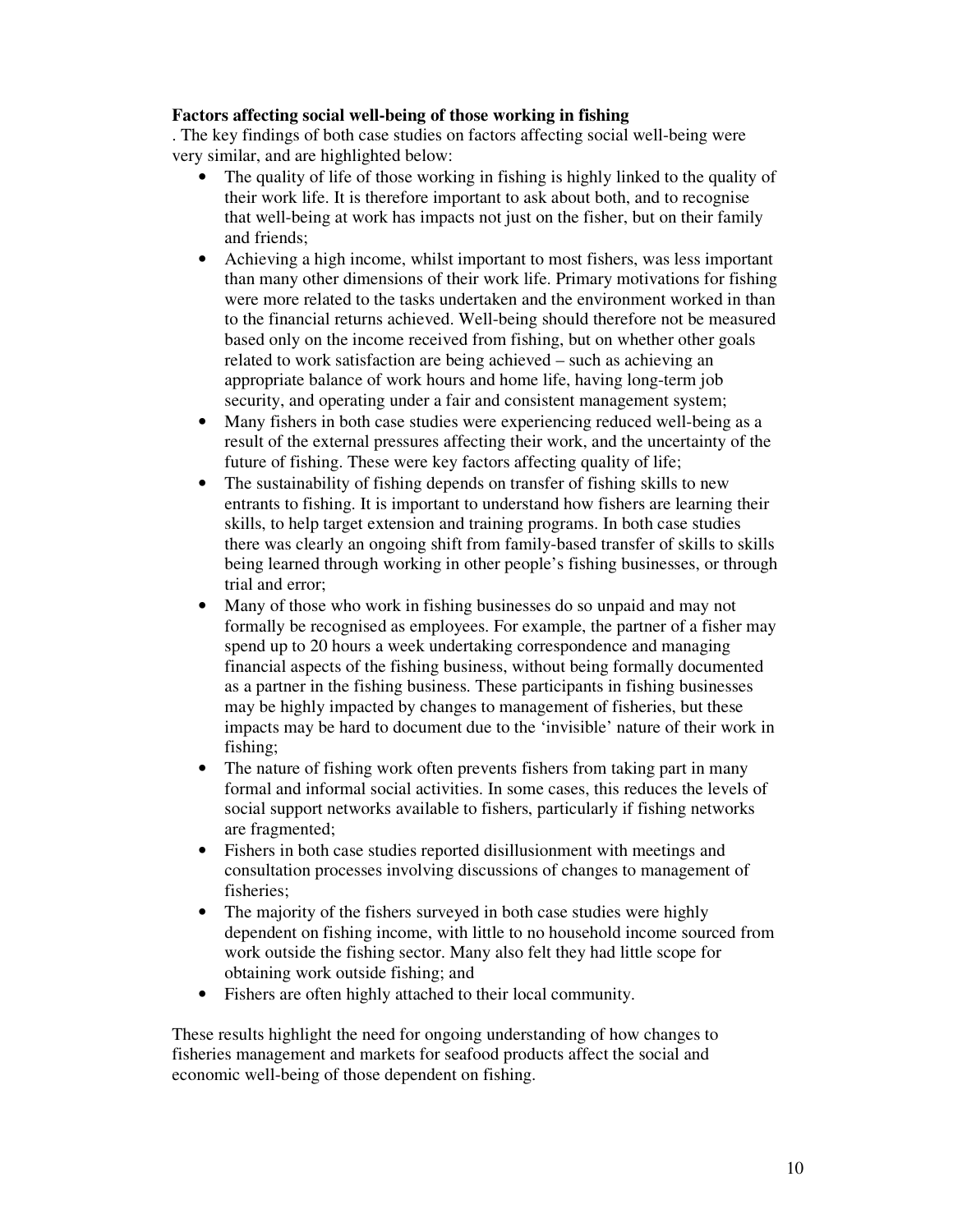#### **Development of improved methods for undertaking social assessment**

The *Social Assessment Handbook* (Schirmer and Casey 2005) reported on recommended best practice methods for undertaking social assessment.

A number of key methods recommended in the handbook were directly tested through the two case studies undertaken for the project. As well as acting to test whether particular methods could be used to successfully assess social aspects of the fishing sector, an improved understanding of the other aspects of applying particular methods was developed. This included development of a better understanding of the depth of results achieved using different methods; and the resources and timeframes required to undertake different types of social assessment.

#### Depth of results achieved

The results of the case studies demonstrated that a considerably deeper understanding of social aspects of the fishing sector can be achieved by:

- Combining both qualitative and quantitative data collection; and
- Investing time and resources to tailor a social assessment to the specific fisheries/fishing activities/regions being studied

A key finding of the project was that undertaking a combination of quantitative and qualitative assessment provides a considerably richer, in-depth understanding of social well-being than assessing social impacts using only quantitative or qualitative methods. This can be clearly seen by comparing the reports of the two case studies.

In the East Gippsland study, data was collected via a quantitative mail survey. In the MSF case study, data was collected via a quantitative mail survey *and* a series of workshops used to gather qualitative data.

The quantitative surveys undertaken provided many useful results. However, the nature of a quantitative survey limits the depth of data that can be gathered. Quantitative survey questions are usually 'close-ended', with respondents having to tick particular categories, or alternatively may provide a very limited space for responses to open-ended questions.

While very useful for understanding the distribution of particular characteristics (eg the proportion of the people working in a particular fishery who have high levels of overall satisfaction with their work, it can be difficult to explain why the patterns observed in the results of a quantitative survey have occurred. For example, the results of a quantitative survey may identify that older fishers are less likely to report experiencing health problems related to their fishing work. Explaining *why* this is the case often requires undertaking qualitative work to explore the different factors  $-\mathbf{eg}$ historical influences, perceptions and behaviour - that affect this.

The methods used in the MSF case study enabled a higher level of explanation of the factors leading to current levels of social well-being than was possible in the East Gippsland case study. This was largely due to the use of a combination of qualitative and quantitative data in the MSF case study.

The process of undertaking both case studies highlighted the importance of tailoring the specific questions asked to the types of fishing and related activities being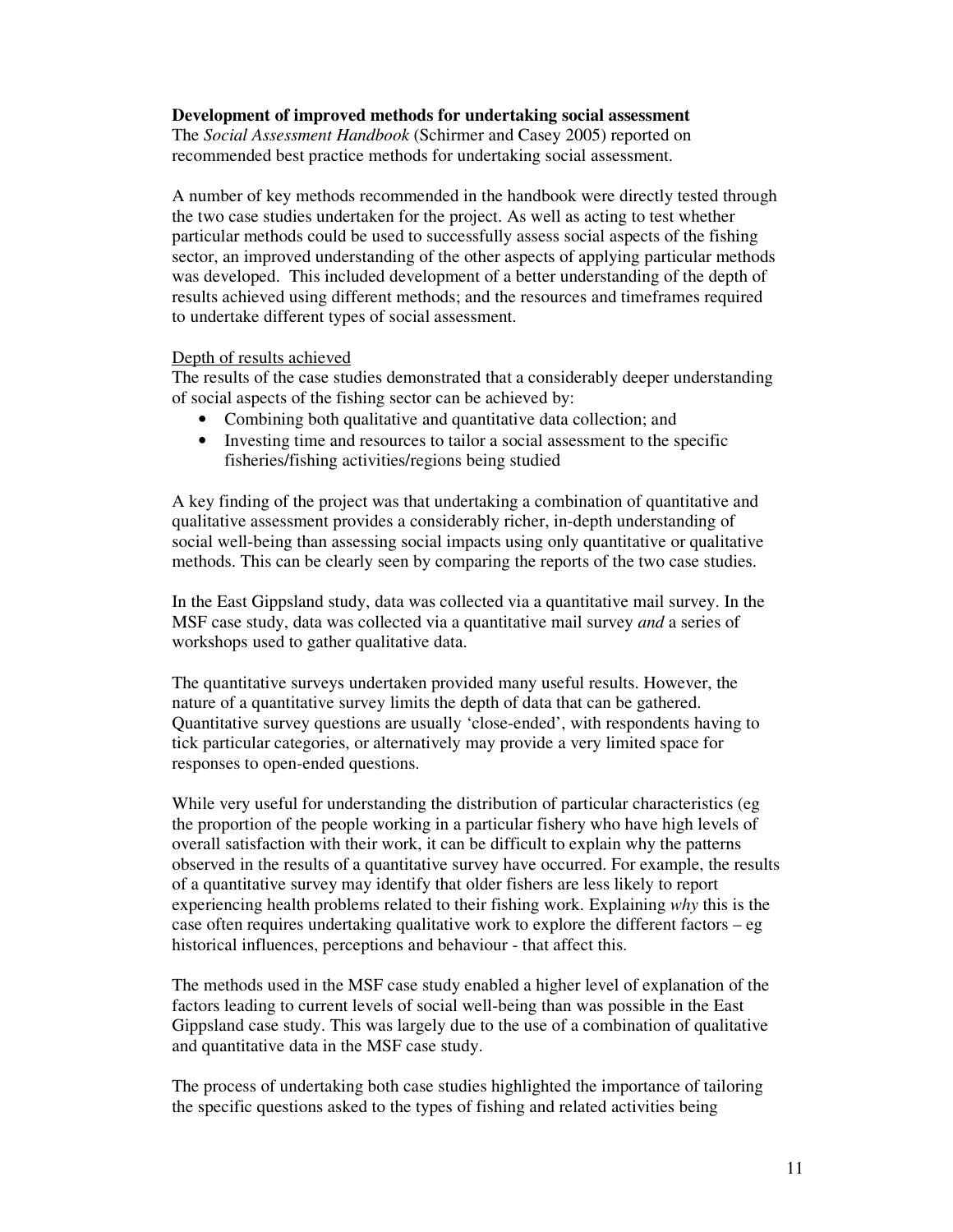undertaken by the people surveyed. There is considerable diversity in the types, size and structure of fishing activities in Australia. This has many implications for designing a successful social assessment. Perhaps the most important implication is that *every social assessment needs to be tailored to the particular fishery/fishing activities/region it is studying*. If this tailoring does not occur, the assessment is likely to miss key issues.

For example, there were significant differences in the types of fishing undertaken by fishers in the MSF and those landing catch in East Gippsland. Within East Gippsland, separate survey questions needed to be designed specifically for some groups such as abalone fishers, who operate using different equipment and face different health and safety risks to other fishers. It was necessary to consult extensively with participants operating in different fisheries and different parts of the fishing sector so the social assessment could be designed to gather information appropriate to each.

Without this initial in-depth consultation and careful design of questions, a social assessment may fail to gather relevant data. This design process takes considerable time and resources, which need to be planned for in social assessments. In this project, timeframes had to be extended to accommodate the length of time required to design and implement the assessments, as well as to allow for a longer timeframe than expected to collect data in the East Gippsland study.

#### Resources and timeframes required for social assessment involving primary data collection

Key findings on the tasks, resources and timeframes needed for the key tasks undertaken in the two case study social assessments are detailed in Table 1 below.

| <b>Stage of social</b>                                                                               | <b>Tasks and resources involved</b>                                                                                                                                                                                                                                                                                                                                                                             | <b>Timeframes required</b>                                                                                                                                                                                                                                                                                                                                                                                                                                                                                                                                      |
|------------------------------------------------------------------------------------------------------|-----------------------------------------------------------------------------------------------------------------------------------------------------------------------------------------------------------------------------------------------------------------------------------------------------------------------------------------------------------------------------------------------------------------|-----------------------------------------------------------------------------------------------------------------------------------------------------------------------------------------------------------------------------------------------------------------------------------------------------------------------------------------------------------------------------------------------------------------------------------------------------------------------------------------------------------------------------------------------------------------|
| assessment                                                                                           |                                                                                                                                                                                                                                                                                                                                                                                                                 |                                                                                                                                                                                                                                                                                                                                                                                                                                                                                                                                                                 |
| Scoping boundaries of<br>the social assessment                                                       | Meeting with stakeholders<br>$\bullet$<br>Identifying key social goals<br>$\bullet$<br>and issues to be studied<br>Establishing working group to<br>guide the assessment                                                                                                                                                                                                                                        | Several weeks are needed to allow feed<br>back of ideas between researchers and<br>those guiding and advising on the<br>social assessment                                                                                                                                                                                                                                                                                                                                                                                                                       |
| Identifying the<br>individuals and<br>groups to be assessed<br>and how they can best<br>be contacted | Identifying groups that need to<br>$\bullet$<br>be involved in the assessment –<br>eg fishers (including licence<br>holders, crew members,<br>business managers, paid and<br>unpaid)<br>Exploring for methods of<br>contacting these groups<br>Obtaining lists of contact<br>details or negotiating with<br>organisations to distribute<br>questionnaires or organise<br>contact on behalf of the<br>researcher | Again, this process takes several weeks<br>to allow for ongoing communication<br>and, where necessary, negotiation with<br>those groups who can assist with<br>contacting groups to be assessed. This<br>often involves several meetings with<br>groups such as fisheries agencies, who<br>hold contact details for licensed<br>fishers, to discuss the project and,<br>particularly, confidentiality issues.<br>Failing to adequately identify best<br>methods of contacting fishers can lead<br>to significant delays or low<br>participation in the project. |
| Designing<br>questionnaire (where<br>a survey is<br>undertaken)                                      | Identifying topics to be covered<br>٠<br>in consultation with<br>stakeholders<br>Drafting questions<br>Reviewing questions in                                                                                                                                                                                                                                                                                   | This again can take several weeks due<br>to time needed for review of draft<br>questionnaire and printing timeframes<br>for a survey booklet. Note that if a<br>survey is repeated over time, less                                                                                                                                                                                                                                                                                                                                                              |

**Table 1: Resources and timeframes for successful social assessment**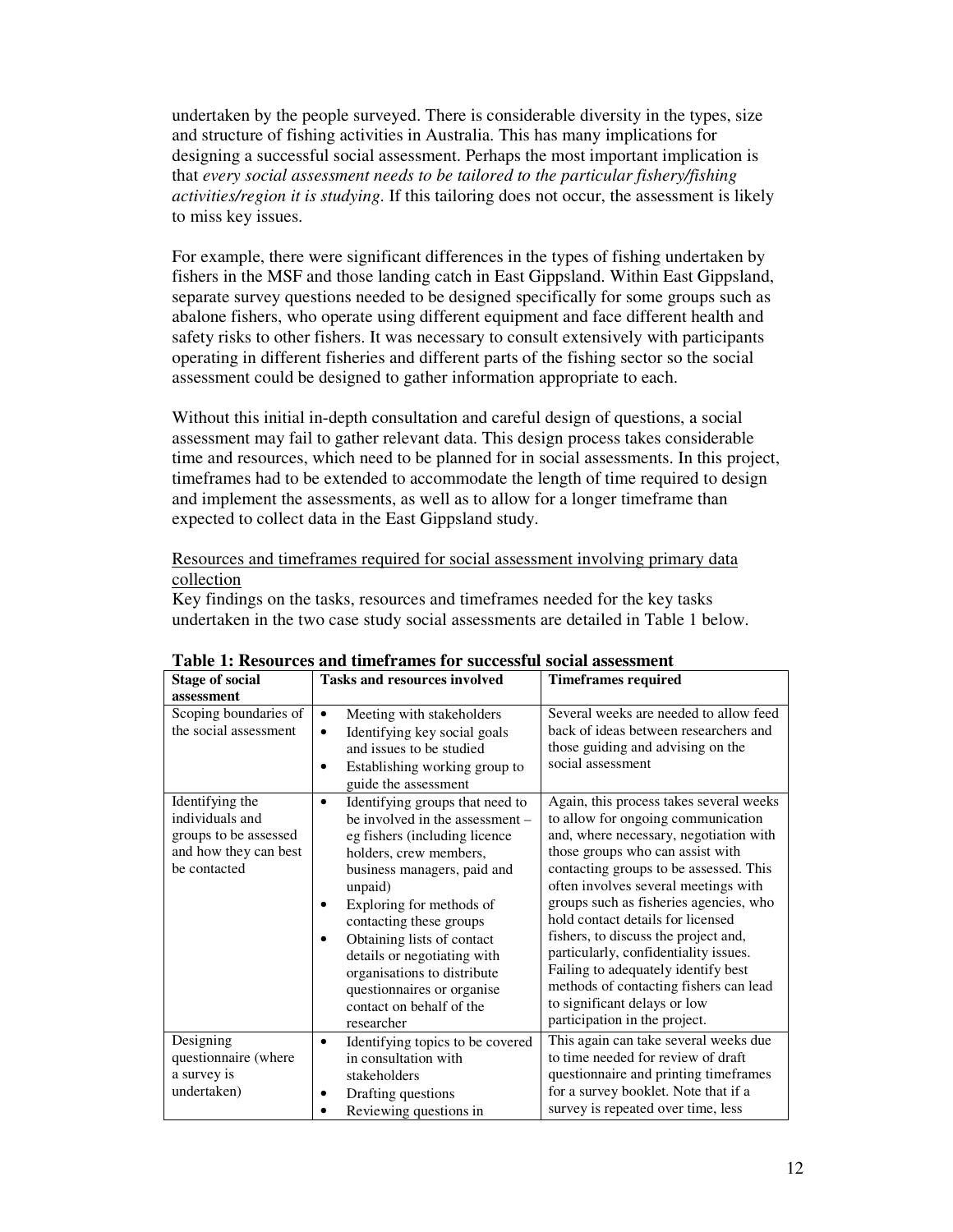| <b>Stage of social</b><br>assessment     | <b>Tasks and resources involved</b>                                                                                                                                                                                                                                                                                                                                                                                                                                       | <b>Timeframes required</b>                                                                                                                                                                                                                                                                                                                                                                                                                                                                                                                                                                                                                                                   |
|------------------------------------------|---------------------------------------------------------------------------------------------------------------------------------------------------------------------------------------------------------------------------------------------------------------------------------------------------------------------------------------------------------------------------------------------------------------------------------------------------------------------------|------------------------------------------------------------------------------------------------------------------------------------------------------------------------------------------------------------------------------------------------------------------------------------------------------------------------------------------------------------------------------------------------------------------------------------------------------------------------------------------------------------------------------------------------------------------------------------------------------------------------------------------------------------------------------|
| Distributing survey                      | consultation with stakeholders<br>Final questions developed<br>$\bullet$<br>Layout and design of<br>$\bullet$<br>questionnaire booklet and<br>printing of surveys<br>Mailing or distributing survey<br>$\bullet$<br>initially (may include setting<br>up<br>Several survey follow-ups, by<br>$\bullet$<br>mail or via newsletters or other<br>appropriate means                                                                                                           | survey design time is needed due to re-<br>use of questions.<br>At a minimum, the time from initially<br>sending out a survey to closing the<br>survey takes six weeks - and often<br>longer, up to 10 weeks. Regular<br>follow-ups, preferably by mail, are<br>essential. The lack of regular follow-                                                                                                                                                                                                                                                                                                                                                                       |
|                                          |                                                                                                                                                                                                                                                                                                                                                                                                                                                                           | ups in the Gippsland case study (where<br>reminders were given when fishers<br>landed catch at the co-operative) led to<br>a reduced survey response rate in that<br>case study.                                                                                                                                                                                                                                                                                                                                                                                                                                                                                             |
| Survey data entry                        | Establishing appropriate data<br>$\bullet$<br>entry forms<br>Entry of survey data with<br>$\bullet$<br>quality control (time taken to<br>enter data varies depending on<br>length and number of surveys)                                                                                                                                                                                                                                                                  | Data entry can be undertaken as<br>surveys are returned. Amount of time<br>required depends on length and<br>number of surveys – for example it<br>took two weeks of full-time staff time<br>to enter and quality check the data<br>from the 281 returned surveys in the<br>MSF case study, due to the length and<br>complexity of the survey.                                                                                                                                                                                                                                                                                                                               |
| Survey data analysis                     | Coding of data for analysis in a<br>$\bullet$<br>statistical package (often data<br>is coded appropriately as it is<br>entered)<br>Descriptive and statistical data<br>$\bullet$<br>analysis, the nature of which<br>varies depending on the types<br>of data gathered, and the<br>statistical tests that can be<br>supported by the data gathered                                                                                                                        | The timeframe required depends on the<br>number of variables being analysed,<br>and the extent to which relationships<br>between variables are analysed. For<br>example, producing descriptive<br>statistics $-$ eg on average age of<br>respondents and the proportions of<br>people relying 'agree' or 'disagree' to<br>different statements - can be achieved<br>relatively rapidly. Exploring for<br>relationships, eg whether younger<br>respondents were significantly more<br>likely to agree with a particular<br>statement than other respondents,<br>requires considerable analysis of data,<br>taking a much longer time - but<br>produces more in-depth results. |
| Planning and<br>undertaking<br>workshops | Identifying topics to be<br>$\bullet$<br>discussed at workshops<br>Identifying appropriate<br>$\bullet$<br>workshop participants<br>Identifying and booking<br>$\bullet$<br>workshop locations (and where<br>possible, identifying other<br>meetings already occurring<br>which the workshop can form a<br>part of, to reduce the amount of<br>time fishers are asked to spend<br>attending meetings)<br>Inviting participants<br>Travelling and undertaking<br>workshops | From initial planning to analysis takes<br>several weeks, as participants need to<br>be invited well in advance of the<br>workshop occurring. Qualitative<br>analysis of workshop data can take<br>many days for even a small number of<br>workshops, as they often generate a<br>considerable amount of data.                                                                                                                                                                                                                                                                                                                                                               |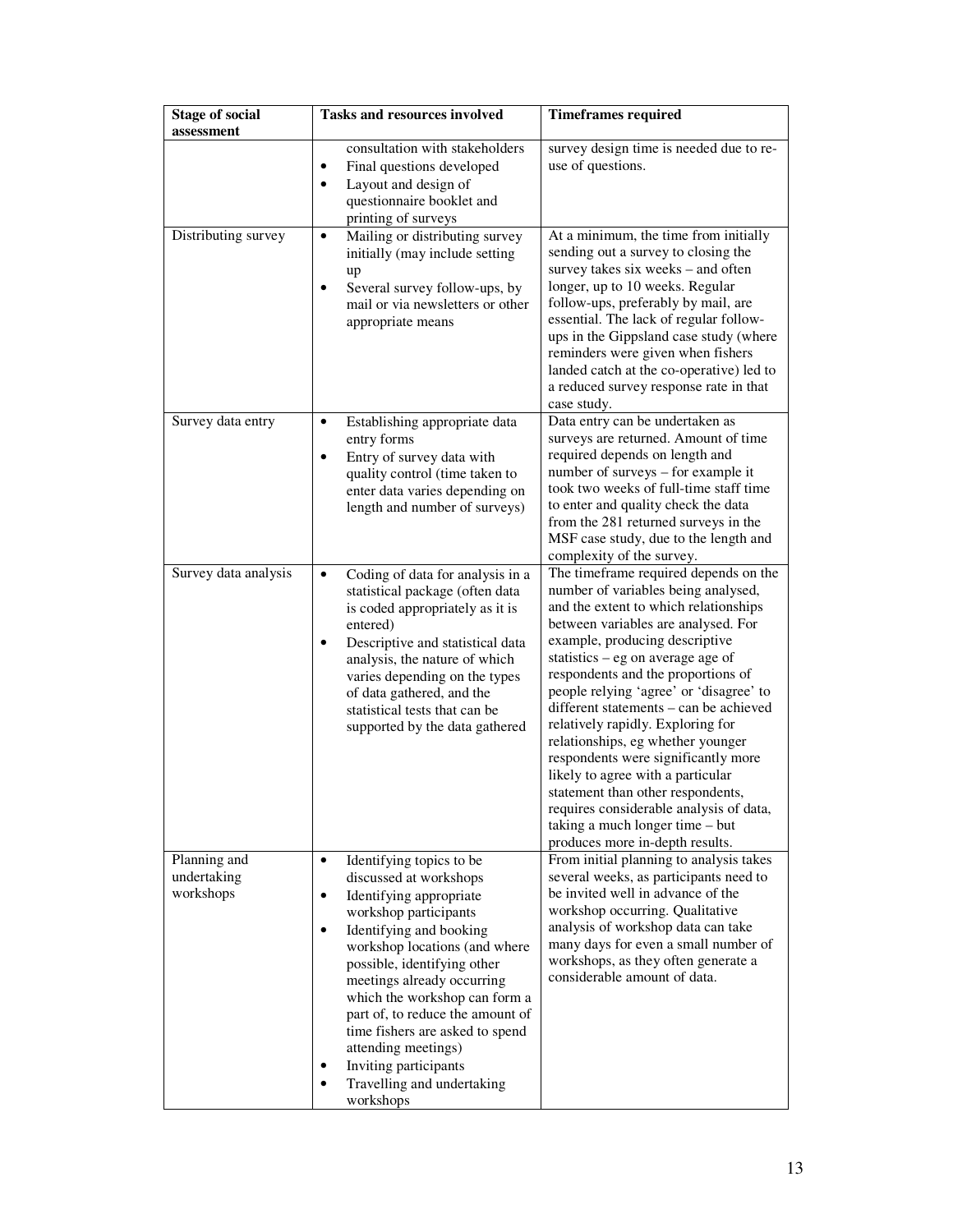| <b>Stage of social</b>                      | <b>Tasks and resources involved</b>                                                                                                                                                                                                                                                                                                                           | <b>Timeframes required</b>                                                                                                                                                                                                      |
|---------------------------------------------|---------------------------------------------------------------------------------------------------------------------------------------------------------------------------------------------------------------------------------------------------------------------------------------------------------------------------------------------------------------|---------------------------------------------------------------------------------------------------------------------------------------------------------------------------------------------------------------------------------|
| assessment                                  |                                                                                                                                                                                                                                                                                                                                                               |                                                                                                                                                                                                                                 |
|                                             | Analysing workshop outcomes<br>٠                                                                                                                                                                                                                                                                                                                              |                                                                                                                                                                                                                                 |
| Secondary data<br>analysis                  | Identification of existing data<br>٠<br>sets with relevant information<br>Exploration of the coverage<br>and nature of these data sets<br>Purchase of/access to data<br>Analysis of data and<br>interpretation to provide<br>relevant results                                                                                                                 | Timeframes vary considerably<br>depending on the data being accessed.<br>Some data is relatively quick to order<br>and is already in a usable form. Other<br>data may need considerable<br>manipulation to be in a useful form. |
| Synthesis of results<br>and writing reports | Draft report writing (report<br>٠<br>framework may be designed in<br>consultation with stakeholders)<br>Review of drafts by key<br>٠<br>stakeholders<br>Revision of draft reports<br>٠<br>Production of reports in<br>٠<br>$accessible form - eg by$<br>producing a summary report -<br>to allow fishing industry<br>participants to easily access<br>results | Several weeks are needed once a report<br>is drafted to allow to feedback and<br>rewriting of the report.                                                                                                                       |

From the table it can be seen that the cost and timeframe required for a social assessment will vary considerably depending on the size of the assessment and methods used. Assessment of a large diverse fishery or multiple regions requires more resources and longer time frame than assessment of a smaller, less diverse fishery or a single small region. It is not possible to identify a generic timeframe or cost for social assessments due to the diversity of types of assessment that may be undertaken.

In this study, the timeframes required to complete the social assessment of the Marine Scalefish Fishery were longer than expected because a very high response rate to the survey was achieved – resulting in greater time spent entering and analysing data from the high number of surveys returned. The timeframes required to complete the social assessment of the East Gippsland study were also longer than expected as distributing surveys via the fish co-operatives took considerable time due to fishing businesses often landing catch at the co-operatives infrequently. The mail survey approach used for the MSF case study was considerably more effective at collecting data in a time effective manner compared to the distribution of surveys at fish co-operatives in East Gippsland.

# **Benefits**

This project will benefit the fishing sector by assisting fisheries managers and industry to clearly identify the goals and boundaries of social assessments and select the most appropriate methods for undertaking social assessments. It will also assist those who are commissioning and evaluating social assessments by providing a clear guide to the key questions that should be asked and approaches to designing social assessment.

One of the key benefits of the project is the exploration in both the handbook and the case studies of the complexity and diversity of types of social assessment that may be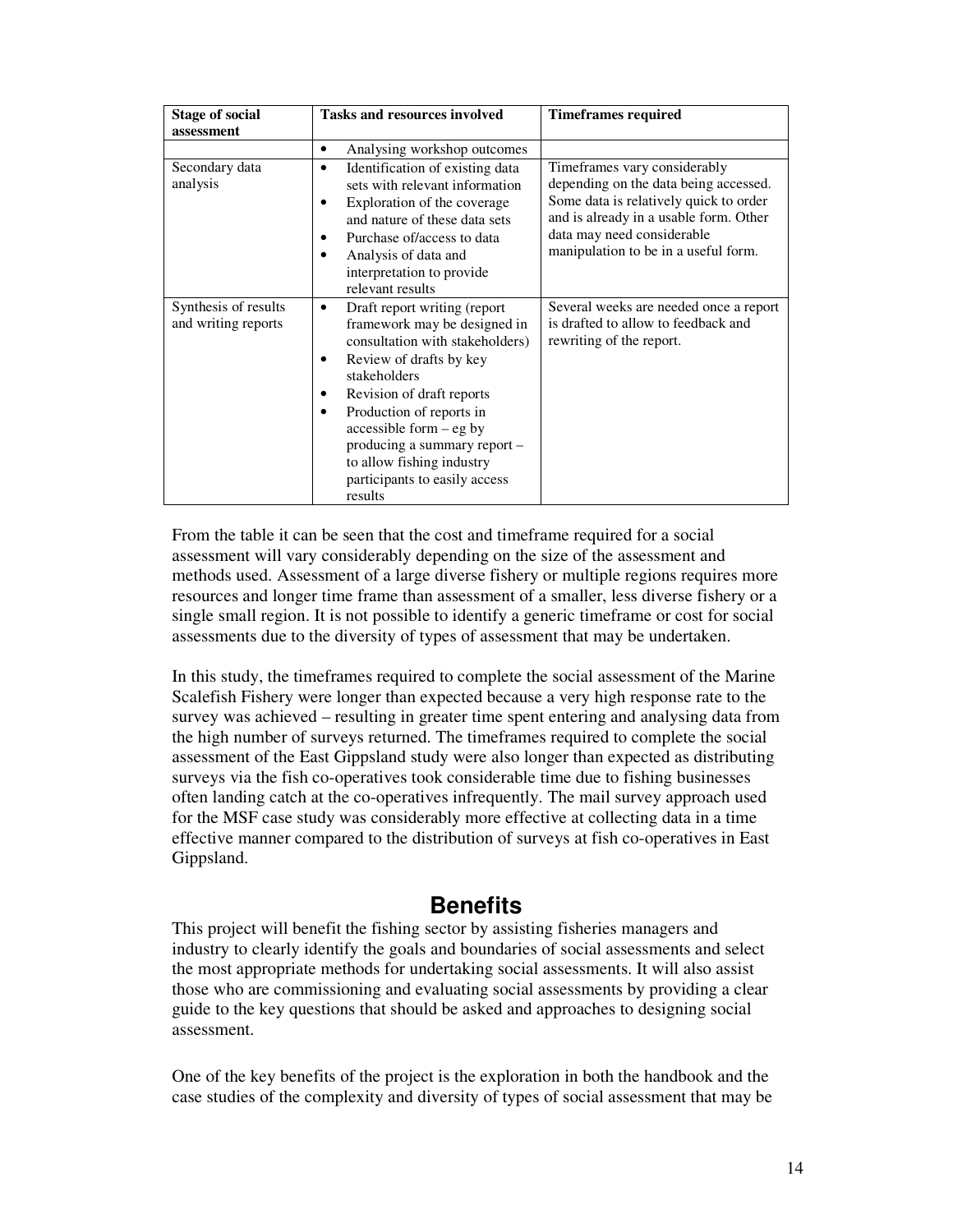undertaken. Helping members of the fishing sector understand that many different forms of social assessment may be used assists in ensuring appropriate social assessments are commissioned and undertaken.

### **Planned outcomes**

The project has produced a set of specific recommendations on approaches to undertaking social assessments of Australian fishing activities. The handbook will be used to help shape future social assessments in the fishing sector, enabling improved understanding of the social impacts of fishing and fishing related activities in Australia. This should enable more informed decision making processes to occur in future.

### **Conclusion**

This project has developed a user friendly handbook providing a guide both to commissioning and also undertaking social assessments in the Australian fishing sector. Through the case studies that were undertaken to test the methods for social assessment, it has also contributed to improved understanding of the factors affecting social well-being of those working in the fishing sector, and understanding of the contributions of the fishing sector to regional communities.

### **References**

- Fletcher, W.,J. Chesson, J., Fisher M., Sainsbury, K.J., Hundloe, T., Smith, A.D.M. and B. Whitworth (2002) *National ESD Reporting Framework for Australian Fisheries: The* 'How To' *Guide for Wild Capture Fisheries*. FRDC Project 2000/145, Canberra, Australia. 120pp
- Schirmer, J. and Casey, A.M. 2005. *Social Assessment Handbook: A guide to methods and approaches for assessing the social sustainability of fisheries in Australia.* FRDC ESD Reporting and Assessment Subprogram Publication No. 7. Fisheries Research and Development Corporation and Bureau of Rural Sciences, Canberra. 50p.
- Schirmer, J. and Pickworth, J. 2005. *Social impacts of the South Australian Marine Scalefish Fishery.* FRDC ESD Reporting and Assessment Subprogram Publication No. 10. Fisheries Research and Development Corporation and Bureau of Rural Sciences, Canberra. 129p.
- Schirmer, J. and Pickworth, J. 2005. *Social assessment of commercial fishing in the East Gippsland region.* FRDC ESD Reporting and Assessment Subprogram Publication No. 11. Fisheries Research and Development Corporation and Bureau of Rural Sciences, Canberra. 57p.

## **Appendix 1: Intellectual Property**

There are no intellectual property issues associated with the materials generated during this project, with the usual copyright applying to the Handbook and two case study reports. All the material is freely available from the FRDC and BRS websites.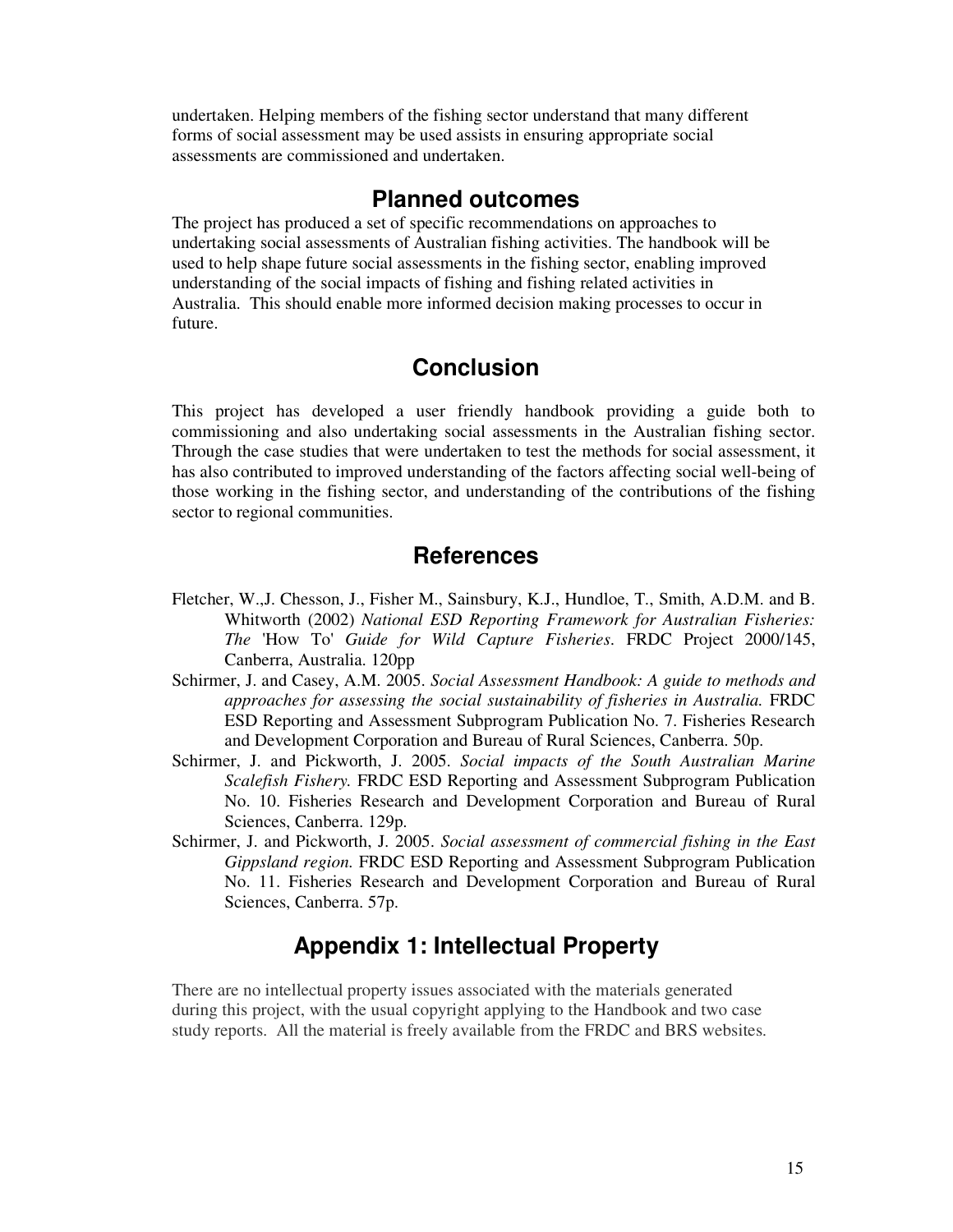# **Appendix 2: Staff**

This project was completed by staff working for the Social Sciences Program of the Bureau of Rural Sciences. The staff contributing to the project were Jacki Schirmer, Anne Maree Casey and Julia Pickworth.

# **Appendix 3: WINSC workshop documentation**

An overview of the WINSC workshop conducted in September 2003 and a summary of the key outcomes of the workshop are provided below.

#### **Summary of discussions and outcomes of the WINSC Workshop, Wednesday September 17 th 2003**

#### **Background**

The Fisheries Research and Development Corporation has provided funding for the Bureau of Rural Sciences to develop a Social Assessment Handbook for Australian fisheries and fishing industries. This Handbook will provide a guide to undertaking and evaluating social assessments in Australian fisheries and fishing industries, including an overview of different types and levels of social assessment, and methods appropriate to a range of time and resource constraints.

The WINSC Workshop discussed the types of social goals important to people involved in fishing and fishing industries, and identified information required to assess progress towards those goals. This information will be used to support development of the Handbook, ensuring it contains information of relevance to those involving in fishing and fishing industries.

A large amount of information was provided in a short space of time by the workshop participants. BRS would like to thank all workshop participants for contributing to the workshop. We hope we can provide the workshop participants and WINSC with useful outcomes from this project to assist in achieving the goals identified in the workshop.

#### **Overview of the workshop**

At the workshop, a brief presentation was given, discussing:

- The goal of achieving social sustainability in fisheries
- What social analysis is, with a focus on social assessment/impact assessment
- The uses of social assessment
- Methods used in social assessment

This was followed by two brief workshops in which nine groups of 4-8 people were asked to discuss and give ideas on the following:

- Workshop One: Social goals for fishing and fishing industries, and information required to help measure progress towards those goals
- Workshop Two: Identification of indicators that could be used to measure the information identified in Workshop One.

The results from the two workshops have been summarised and are presented in table form on the next page. For some social goals, few or no suggestions were made as to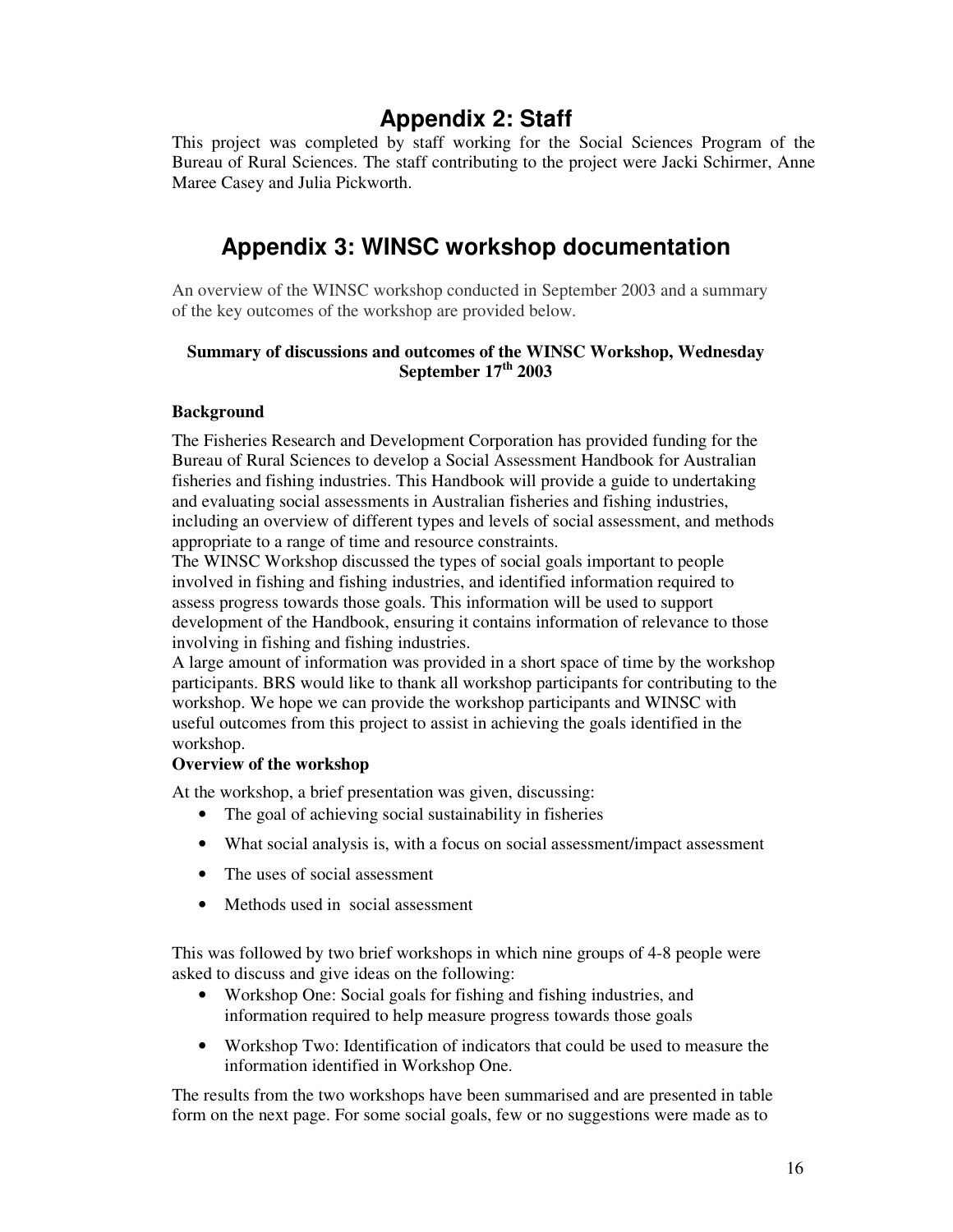the type of indicators that could usefully be used to measure performance against that goal. These were developed through subsequent review of literature and case study research.

| <b>Social goal</b>     | <b>Information needed to</b>   | Indicators that may be        |
|------------------------|--------------------------------|-------------------------------|
|                        | measure progress to that goal  | useful to measure different   |
|                        |                                | types of information          |
| A high quality of      | Availability of employment;    | Employment data eg from       |
| life and lifestyle for | Security of employment;        | ABS (limited use)             |
| those involved in      | Working hours and conditions;  | Data on hours worked,         |
| and dependent on       | Leisure time; Employment       | seasonality of employment     |
| fishing and fishing    | aspirations (ie does current   | Sports/clubs memberships      |
| industries (includes   | employment meet needs/         | Rates of business succession  |
| quality of life for    | desires?); Training and career | Youth employment              |
| individuals and for    | pathway opportunities; Sector  | Cost of entry to industry eg  |
| communities)           | of employment eg primary or    | licences                      |
|                        | value adding                   |                               |
|                        | Access to services (eg         | Geographic measure -          |
|                        | education, health, training,   | Distance to nearest services  |
|                        | family facilities, recreation  | (for different services such  |
|                        | facilitaties, banks)           | as hospitals, etc)            |
|                        |                                | Level of service - Number of  |
|                        |                                | services per head of          |
|                        |                                | population (eg doctors per    |
|                        |                                | '000 population; nurses,      |
|                        |                                | teachers etc)                 |
|                        |                                | Population levels required to |
|                        |                                | maintain particular levels of |
|                        |                                | services                      |
|                        |                                | Trends over time              |
|                        | Income level                   | <b>ABS, ABARE statistics</b>  |
|                        |                                | \$GVP                         |
|                        |                                | Surveys of industry           |
|                        |                                | Dependency ratios (how        |
|                        |                                | many young/elderly people     |
|                        |                                | dependent on income           |
|                        |                                | earners)                      |
|                        | Physical well being (of those  | Health services data          |
|                        | directly employed in fishing   | Compensation claims           |
|                        | and their families)            | WorkCover information         |
|                        |                                | Incidence of stress-related   |
|                        |                                | diseases                      |

### **Social goals and information for social assessment of fishing and fishing industries**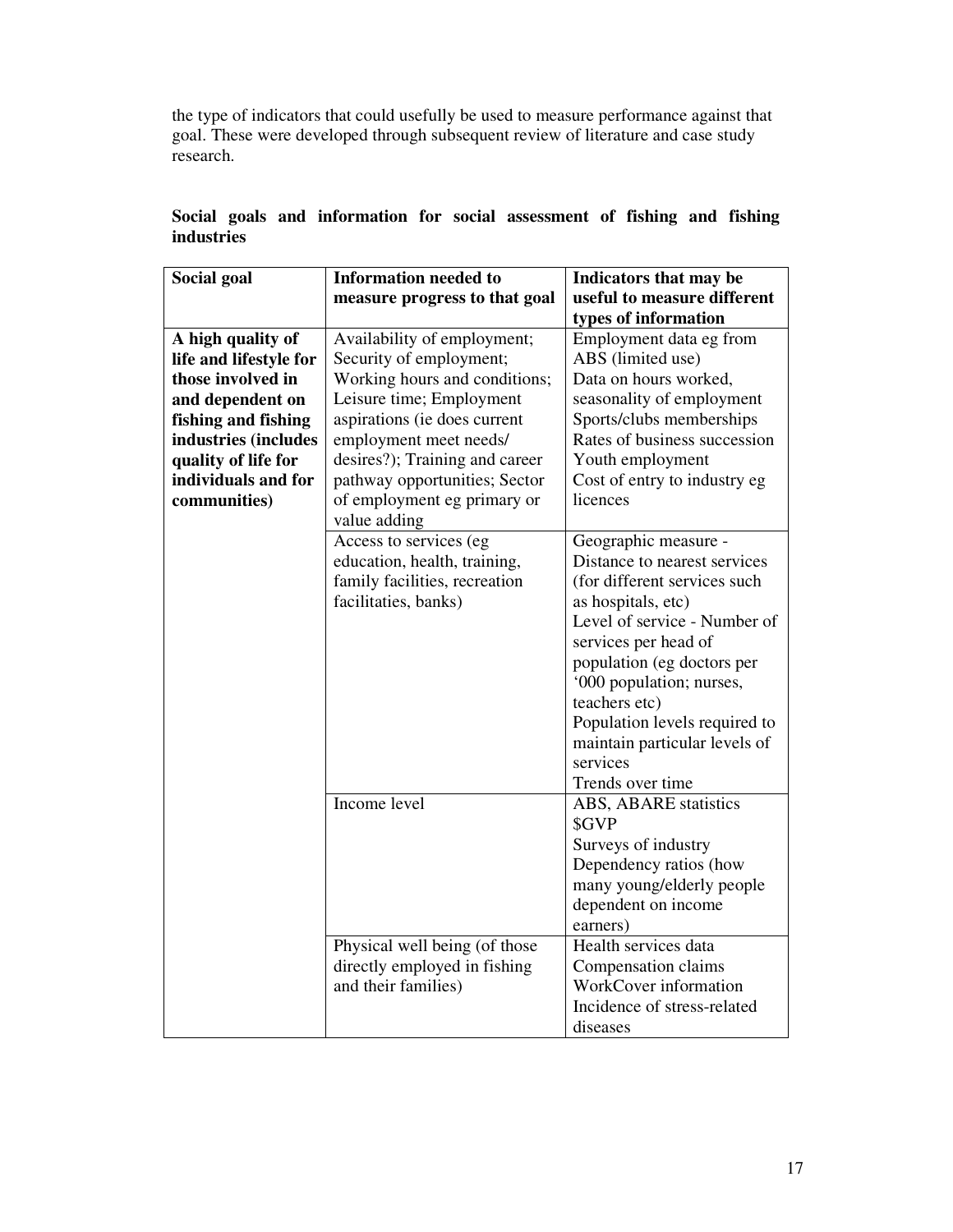| Social goal          | <b>Information needed to</b>                       | Indicators that may be        |
|----------------------|----------------------------------------------------|-------------------------------|
|                      | measure progress to that goal                      | useful to measure different   |
|                      |                                                    | types of information          |
|                      | Stress levels, mental well being                   | Surveys of stress levels eg   |
|                      | and self worth (of those                           | related to industry pressures |
|                      | directly employed in fishing                       | Work injuries and work-       |
|                      | and their families)                                | related health issues (from   |
|                      |                                                    | compulsory reporting)         |
|                      |                                                    | Compensation claims           |
|                      |                                                    | WorkCover information         |
|                      |                                                    | Health insurance              |
|                      |                                                    | affordability/uptake          |
|                      |                                                    | Health Services data on rates |
|                      |                                                    | of mental illness such as     |
|                      |                                                    | depression, anxiety           |
|                      |                                                    | Incidence of stress-related   |
|                      |                                                    | diseases                      |
|                      |                                                    | Domestic violence rates       |
|                      |                                                    | Alcohol/drug abuse statistics |
|                      | Education and training                             | Qualification levels          |
|                      |                                                    | Attendance                    |
|                      |                                                    | Aspirations                   |
|                      |                                                    | Access to training            |
|                      |                                                    | Gaps in education/training    |
|                      |                                                    | provision and/or access       |
| <b>Improving the</b> | Information about current                          |                               |
| general public's     | perceptions/attitudes                              |                               |
| perceptions of and   | (assessment of its quality in                      |                               |
| communication        | terms of accessibility,                            |                               |
| about fishing and    | communication etc)                                 |                               |
| fishing industries   | Attitudes of different groups                      |                               |
|                      | Role of media                                      |                               |
|                      | Community education/<br>communication/consultation |                               |
|                      |                                                    |                               |
|                      | initiatives                                        |                               |
|                      | Interactions between fishing                       |                               |
|                      | and non-fishing communities                        |                               |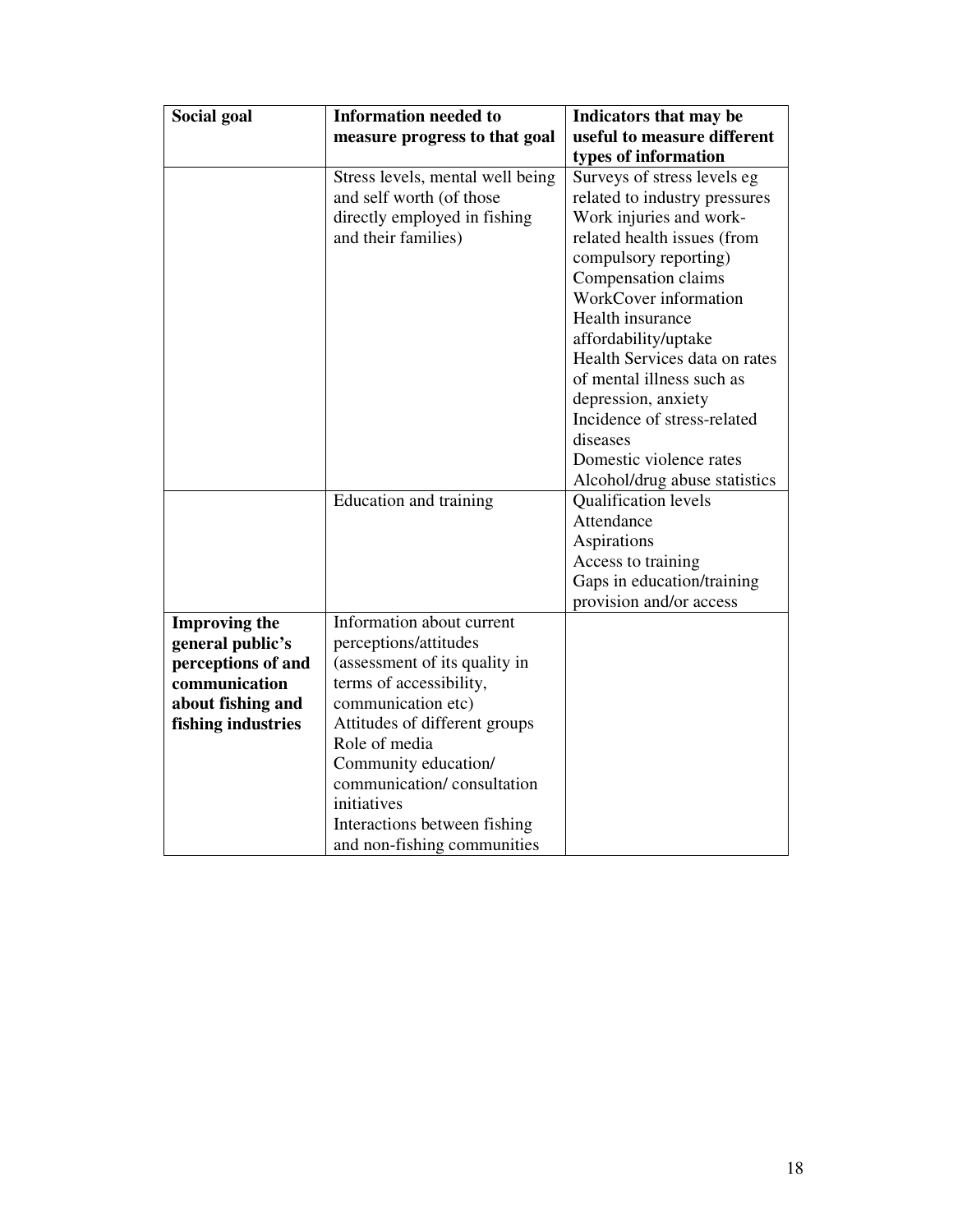| Social goal                | <b>Information needed to</b>    | Indicators that may be        |
|----------------------------|---------------------------------|-------------------------------|
|                            | measure progress to that goal   | useful to measure different   |
|                            |                                 | types of information          |
| Impact of fishing          | Distribution of income from     |                               |
| different<br>on            | fishing – where is income       |                               |
| communities<br>and         | spent?                          |                               |
| regions                    | Where do those employed in      |                               |
|                            | fishing/industry live?          |                               |
|                            | What proportion of corporate    |                               |
|                            | vs owner-operator?              |                               |
|                            | Rate of population shift ie     |                               |
|                            | changing residence location,    |                               |
|                            | work location – contributes to  |                               |
|                            | community cohesiveness.         |                               |
|                            | Age of those shifting in/out of |                               |
|                            | communities (indicator of       |                               |
|                            | retention of young people) and  |                               |
|                            | average age of population       |                               |
|                            | (trends over time)              |                               |
|                            | Identifying important elements  |                               |
|                            | of 'community' - what makes     |                               |
|                            | a successful community? Is      |                               |
|                            | fishing contributing?           |                               |
| <b>Successful industry</b> | Participation in local PFAs     | Average age of employees      |
| development                | Amount of value adding of       | (helps determine if young     |
|                            | product in local communities    | people are entering industry) |
|                            | Long-term security of industry  | Cost of entry to industry eg  |
|                            | eg access to resource through   | licences                      |
|                            | access rights, licences         | Rate of licence turnover      |
|                            | Economic and regional           | Rates of business succession  |
|                            | investment                      |                               |
|                            | Confidence to invest in         |                               |
|                            | industry, stay involved in      |                               |
|                            | industry                        |                               |
|                            |                                 |                               |
| Value of non-              | Involvement of fishers and      |                               |
| fishing activities         | fishing industry in community   |                               |
|                            | activities, bird counts, beach  |                               |
|                            | clean ups, school programmes,   |                               |
|                            | work experience,                |                               |
|                            | environmental data etc          |                               |
| <b>Inclusive industry</b>  | Participation of different      |                               |
|                            | groups in industry, including   |                               |
|                            | minority groups                 |                               |
| <b>Understanding the</b>   |                                 |                               |
| socio-                     |                                 |                               |
| demographics of            |                                 |                               |
| fishing                    |                                 |                               |
| communities                |                                 |                               |
| <b>Understanding the</b>   | Who are the stakeholders?       |                               |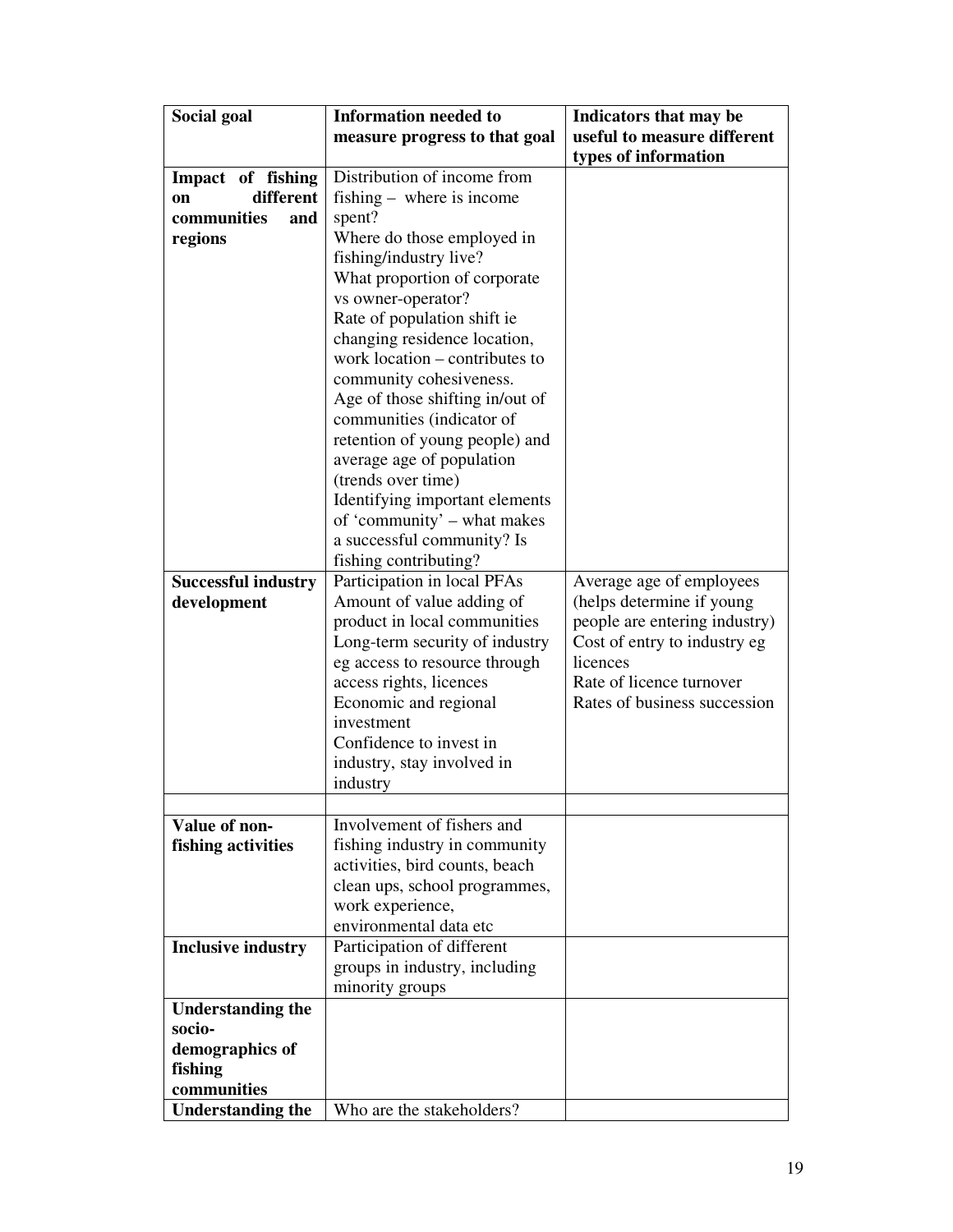| Social goal              | <b>Information needed to</b><br>measure progress to that goal | Indicators that may be<br>useful to measure different<br>types of information |
|--------------------------|---------------------------------------------------------------|-------------------------------------------------------------------------------|
| different                | What are their values, ideas                                  |                                                                               |
| communities with         | etc?                                                          |                                                                               |
| an interest in           |                                                               |                                                                               |
| fishing                  |                                                               |                                                                               |
| High quality,            |                                                               |                                                                               |
| practical, workable      |                                                               |                                                                               |
| governance               |                                                               |                                                                               |
| framework                |                                                               |                                                                               |
| <b>Understanding the</b> |                                                               |                                                                               |
| values and               |                                                               |                                                                               |
| attitudes of those       |                                                               |                                                                               |
| involved in fishing      |                                                               |                                                                               |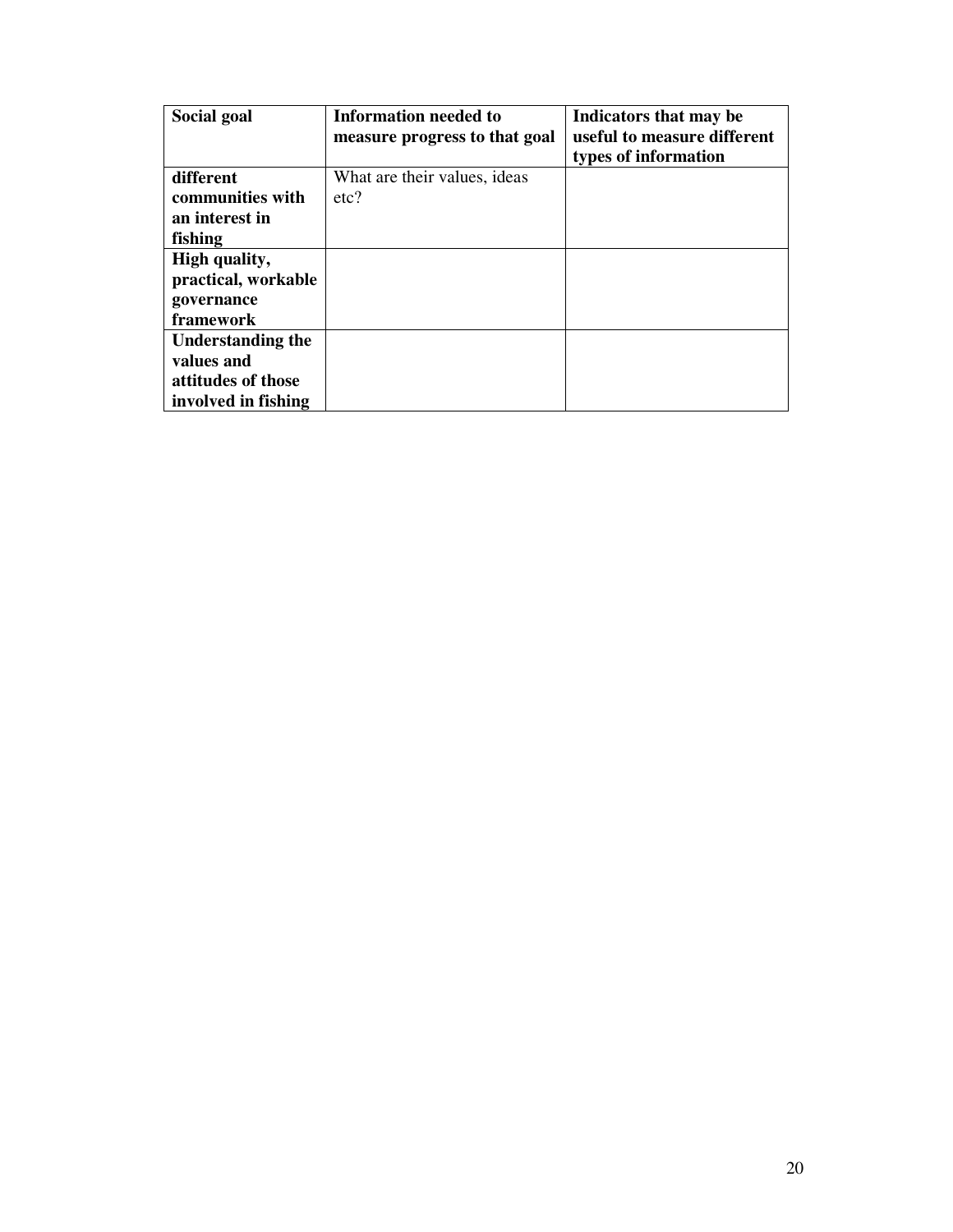## **Publications in the ESD Subprogram Series**

- 1. Fletcher, W.,J. Chesson, J., Fisher M., Sainsbury, K.J., Hundloe, T., Smith, A.D.M. and B. Whitworth (2002) *National ESD Reporting Framework for Australian Fisheries: The* 'How To' *Guide for Wild Capture Fisheries*. FRDC Project 2000/145, Canberra, Australia. 120pp.
- 2. Whitworth, B., Chesson, J., Fletcher, W.J., Sainsbury, K.J., Fisher, M., Hundloe, T., and A.D.M. Smith, (2002) *National ESD Reporting Framework for Australian Fisheries: Technical Support Document – Ecological Components of the 2000/2001 Case Studies*. FRDC Project 2000/145, Canberra, Australia. 98pp.
- 3. Fletcher, W.,J. Chesson, J., Fisher M., Sainsbury, K.J., Hundloe, T., Smith, A.D.M. and B. Whitworth (2003) *National Application of Sustainability indicators for Australian fisheries*. Final Report: FRDC Project 2000/145. 48pp.
- 4. Fletcher, W.J., Chesson, J., Sainsbury, K.J., Hundloe, T., Fisher M., (2003) *National ESD Reporting Framework for Australian Fisheries: The ESD Assessment Manual for Wild Capture Fisheries.* FRDC Project 2002/086, Canberra, Australia 163pp.
- 5. Fletcher, W.J., Chesson, J., Sainsbury, K.J., Fisher, M. & T. Hundloe (2004) A flexible and practical framework for reporting on sustainable development for wild capture fisheries. *Fisheries Research* 71:175-183.
- 6. Fletcher, W.J., Chesson, J., Fisher M., Sainsbury, K.J., and Hundloe, T.J. (2004) *National ESD Reporting Framework: The 'How To' Guide for Aquaculture.* FRDC Project 2000/145.1, Canberra, Australia 85pp.
- 7. Schirmer, J. and Casey, A.M. 2005. *Social Assessment Handbook: A guide to methods and approaches for assessing the social sustainability of fisheries in Australia.* FRDC ESD Reporting and Assessment Subprogram Publication No. 7. Fisheries Research and Development Corporation and Bureau of Rural Sciences, Canberra. 50p.
- 8. Fletcher, W.J., Chesson, J., Sainsbury, K.J., Fisher, M., Hundloe, T., (2004). *ESD Reporting and Assessment Subprogram: Development of Assessment Tools for the National ESD Framework – initial scoping exercise.* Final Report FRDC Project 2002/086, Canberra, Australia 16pp.
- 9. Fletcher, W.J., (2005)*.* ESD Reporting and Assessment Subprogram: Strategic Planning, project management and adoption. Final Report FRDC Project 2001/082, Canberra, Australia.
- 10. Schirmer, J. and Pickworth, J. 2005. Social impacts of the South Australian Marine Scalefish Fishery. FRDC ESD Reporting and Assessment Subprogram Publication No. 10. Fisheries Research and Development Corporation and Bureau of Rural Sciences, Canberra. 129p